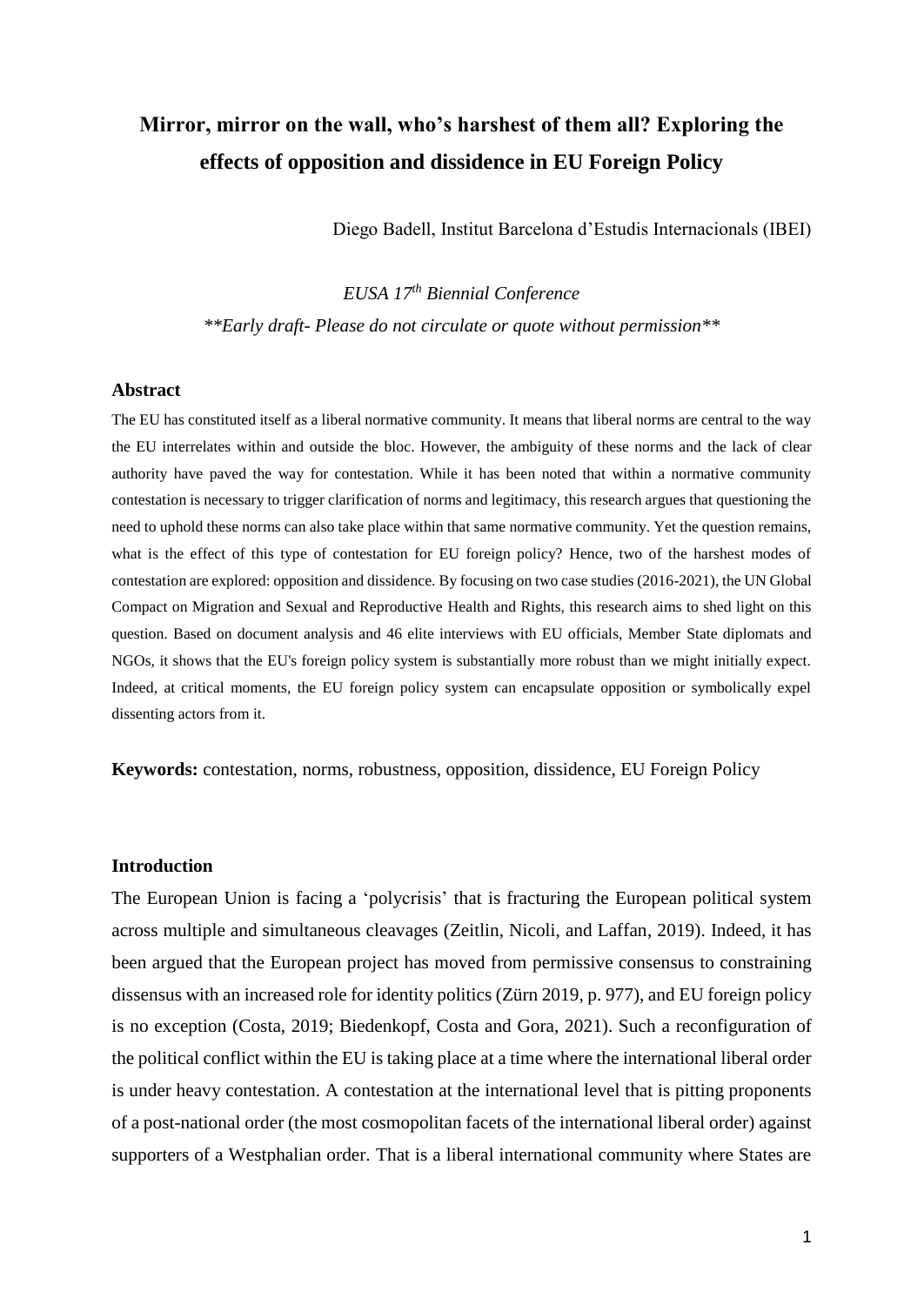willing to accept a certain transfer of authority (i.e. sovereignty costs) from the national level to the regional and/or international level; or a Westphalian normative community based on the principle of national sovereignty and non-interference in domestic affairs (Lake, Martin and Risse, 2021; Börzel and Zürn, 2021).

More to the point, this paper suggests that even though the EU is defined as a normative community, the Union might face similar situations where actors are willing to take back control over certain rules and norms. As argued by Stephen and Zürn (2019) and Adler-Nissen and Zarakol (2021) challenges to the international liberal order are also coming from within the liberal community, especially right-wing populists' parties and movements advocating for policies of renationalization (Stephen and Zürn 2019, p. 376; Adler-Nissen and Zarakol 2021). From that point, another one arises, and this is linked to the ultimate purpose behind the contestation exerted against EU foreign policy and its norms. While external contestation, resulting from the global power shift, is leading the EU to adapt itself to the new environment (Costa, Kissack and Barbé, 2016). It is less clear what are effects of contestation when it is exerted against the EU foreign policy system.

On that point, the literature has started to document what are the consequences for the EU system when contestation involves the question of how norms should be implemented. Mapping out different issue areas of EU foreign policy affected by contestation has proven that contestation is not eroding EU norms, quite the contrary (c.f. Johansson, Nogués, Vlaskamp and Barbé 2020; Biedenkopf, Costa and Gora, 2021; Petri, Thevenin and Liebbauer, 2020). However, less attention has been paid when actors from the inside are no longer willing to uphold EU norms. Yet, contestation within the EU can take two forms. It can question the norm's implementation, but also the norm's validity (Deitelhoff and Zimmermann 2020). For that reason, the article will focus on the two harshest strategies of validity contestation: opposition and dissidence (Deiltehoff and Daase 2019). Therefore, it is posited that the weakening of the EU foreign policy norms, and by extension of its system, is a likely scenario.

To do so, it focuses on two case studies. First, the UN Global Compact for Migration that is presented as a case of contestation as dissidence. Second, Sexual and Reproductive Health and Rights (SRHR) is a case of contestation as opposition. In order to account for to what extent the EU foreign policy systems and its norms have remained robust, the article relies on document analysis and data gathered from 47 semi-structured interviews with EU officials, and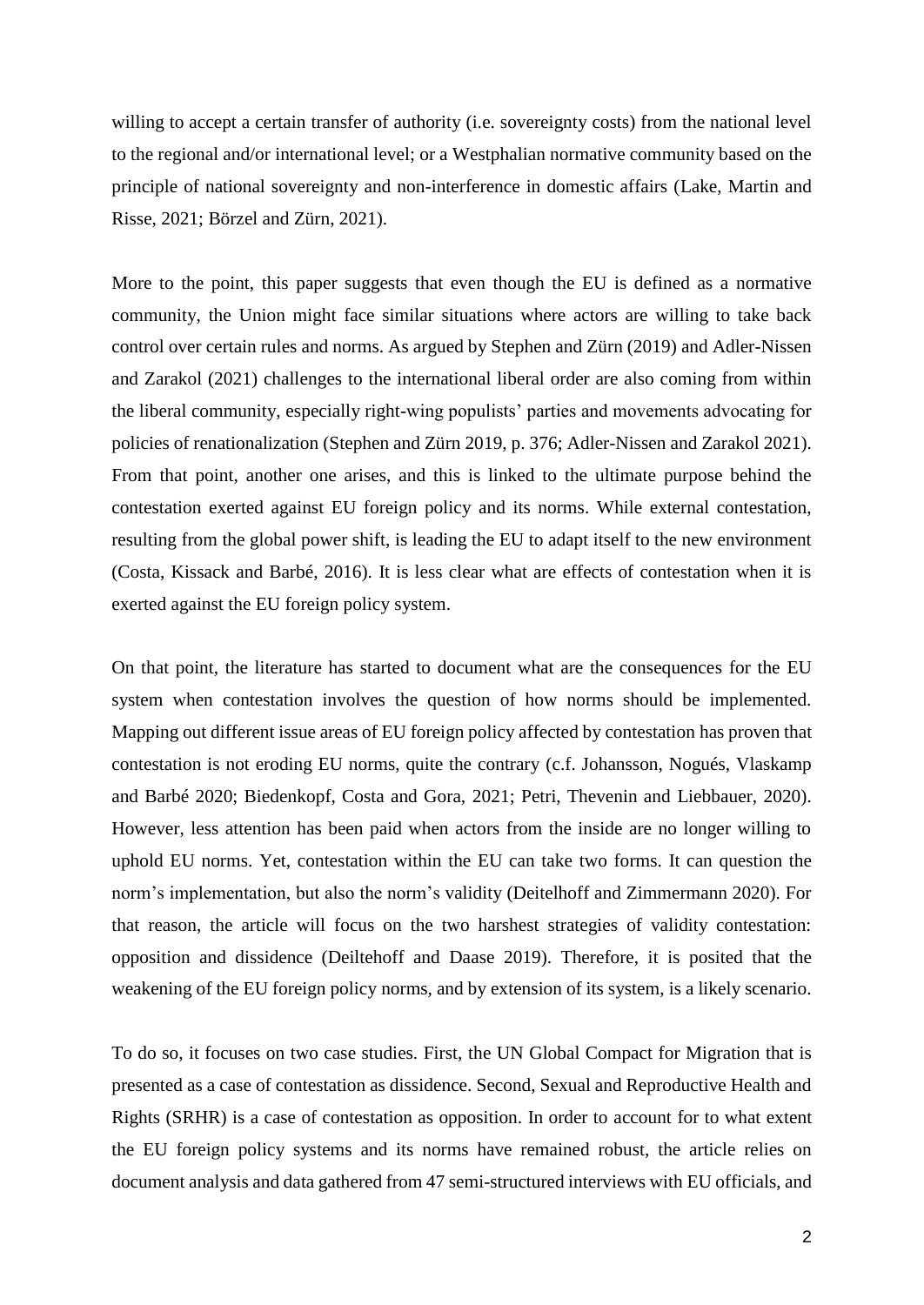Member States representatives based in Brussels and at the UN in New York and Geneva. It shows that in both cases, the EU foreign policy system has remained robust. Concerning the Global Compact, is shows that in the most critical moments the EU when facing contestation as dissidence, it found a way to uphold its norm identity by symbolically expelling dissenters from its normative community. In a similar vein, in the SRHR case, the EU was able to encapsulate contestation that in turn was making the norm more robust within the EU foreign policy system.

The following section presents the conceptual framework on norm contestation and EU foreign policy. The third section delves into the case studies of the Global Compact and SRHR. The fourth section discusses the consequences of the contestation of these two issue areas and further avenues for research in EU foreign policy.

## **Conceptual framework on norm contestation and EU Foreign policy**

Norms are intersubjective standards of appropriateness. In Katzenstein's (1996, p. 5) seminal definition, norms are "collective expectations for the proper behavior of actors with a given identity." Contrary to other types of rules, norms have a "prescriptive (or evaluative) quality of 'oughtness'" (Finnemore and Sikkink, 1998, p. 891). Simply put, norms not only tell actors how to behave but also that their behavior will be scrutinized by other members of the in-group. But for that to happen, two things are necessary. That norm meaning is not ambiguous and the presence of an arbiter who can determine whether actual and prescribed behavior coincide. Yet, in the European Union (EU), norm ambiguity is what has allowed actors to capitalize on the interpretive leeway that they have by pushing for the norm interpretation that benefits them the most while legitimizing such claim by referring to EU norms. In a similar vein, there is no clear authority within the EU establishing when a Member States is in breach with EU values.

That is why, the best approach to understand the relationship between the EU and norms is found in the study of EU norm contestation. Norm contestation means that political actors acknowledge that they are bound by the norm but disagree as to what that looks like in practice. Such an understanding of contestation implies that contestation within the EU is related to how the norm should be implemented. But as considerd by with Hoffman's (2010), we can posit that it does not have the same effect a contestation of norms exerted by an actor that belongs to the same normative community than a contestation coming from an actor located in a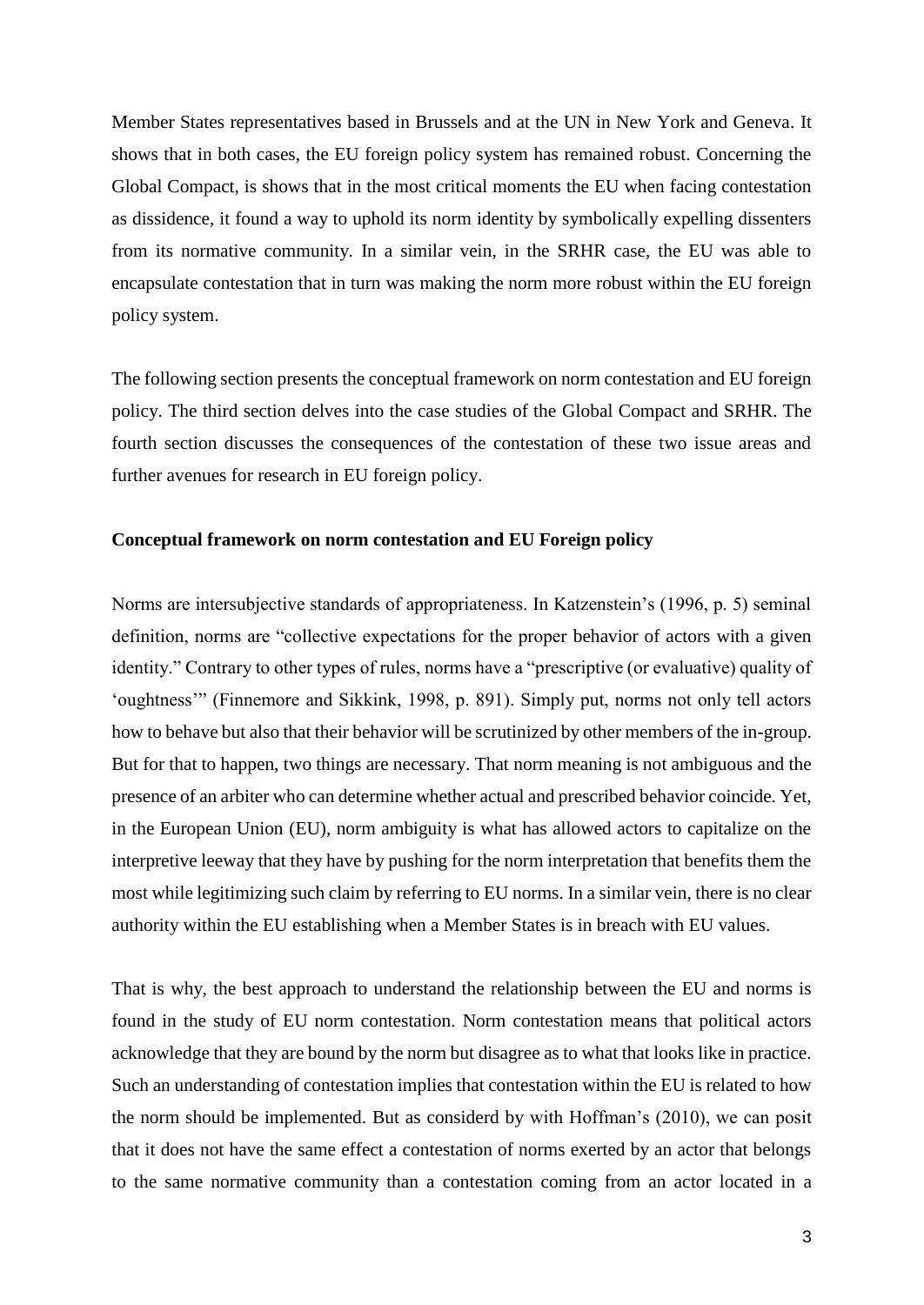different normative community (Hoffmann 2010, p. 12). Following this argument, Stimmer and Wisken (2020) consider that an open contestation of a norm indicates that the actor raising that objection is identifying itself outside the shared normative community since the actor is noting its disagreement with the established interpretation of the norm's meaning and/or the importance given to the norm (Stimmer and Wisken 2020, p. 520).

More to the point, this paper suggests that even though the EU is defined as a normative community, we might encounter similar situations within the EU where actors are willing to question the need to uphold certain norms. As argued by Stephen and Zürn (2019) and Adler-Nissen and Zarakol (2021) challenges to the international liberal order are also coming from within the liberal community, especially right-wing populists' parties and movements advocating for policies of renationalization (Stephen and Zürn, 2019, p. 376; Adler-Nissen and Zarakol, 2021). For instance, the Hungarian Prime Minister Orbán illustrates a case of validity contestation, as it is shown by his unwillingness to implement the EU law regarding refugees, or the UK claim to take back control of its sovereignty by leaving the EU.

Yet, one could argue that internally a EU of 27-member states is by nature open to disagreement and divergence, where normative contestation is inevitable. In Wiener's words, disagreements would help the EU to find more legitimate solutions (Wiener 2017). Indeed, in the first half of the nineties, the European Union comprised of 15-member states in regard with some issues, such as landmines and cluster munitions, presented an image dominated by normative consensus, but achieving that was extremely hard and not assured sometimes until the very last moment (Costa, 2009). Both cases draw the idea that consensus in the EU is not always taken for granted, and thus an area that needs further study. But again, what would happen if a Member State no longer complies with the *acquis communautaire* and, for example, refuses to combat discrimination based on gender or sexual orientation as stated in article 19 of the TFEU. That is, what would happen to the EU liberal identity if non-liberal norms are advocated.

Coming right to the point, research has highlighted that the contestation of norms has accelerated within the EU and set in opposition 'those in favour of universal values and/or strong, pro-active EU actions in the international arena' against those who 'seek increased devolution of power and foreign policy initiative from EU institutions back to national capitals' (Johansson-Nogués, Vlaskamp and Barbé 2020, p. 2). Such a process can be triggered by external actors, for instance when the UN turns away from the most cosmopolitan traits of the international order, including the adherence to liberal norms, and the EU is expected to struggle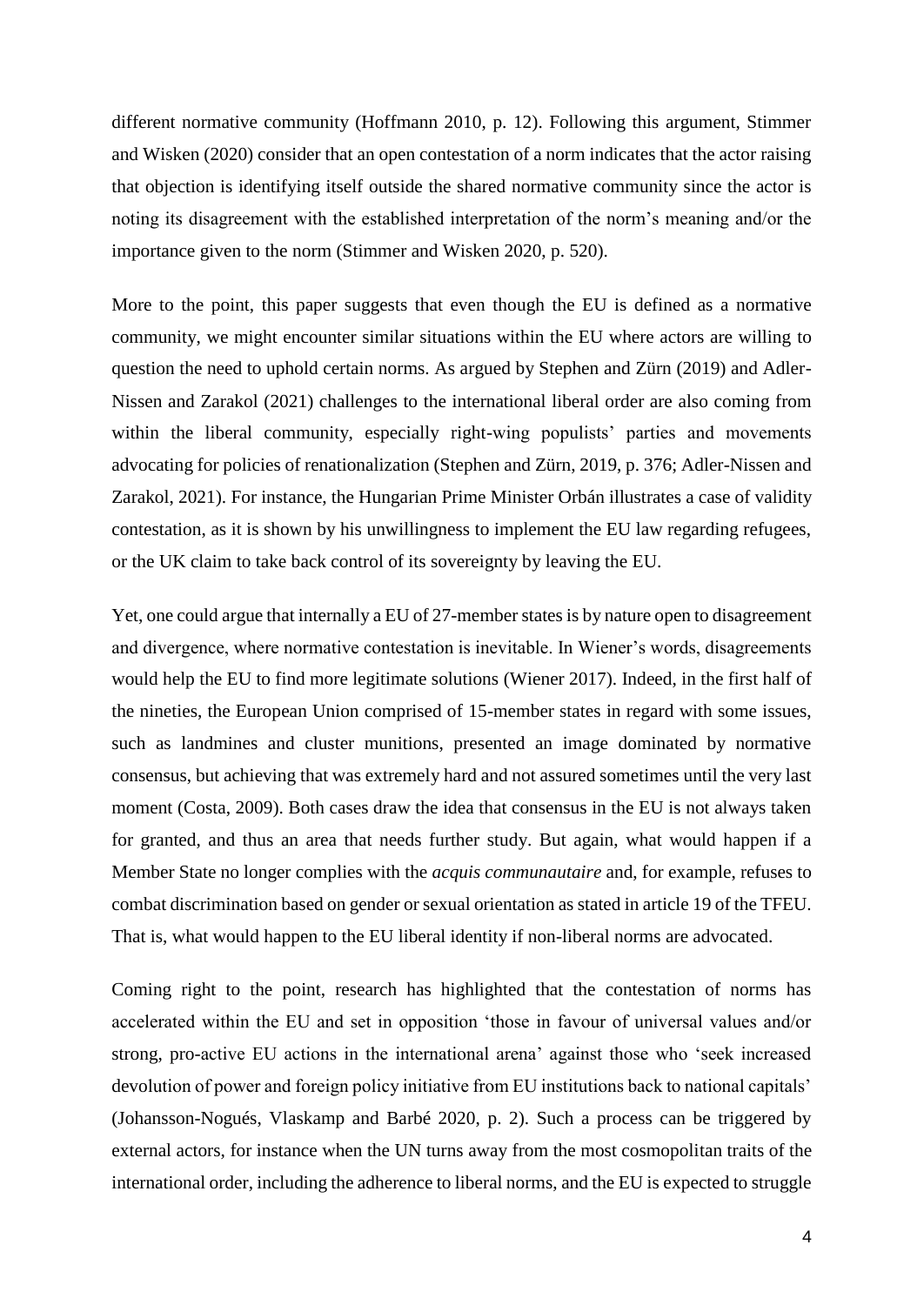(Jørgensen and Laatikainen 2013, p. 6; Costa, Kissack, and Barbé 2016). Or it can be shaped from the inside towards a less liberal Union (Rivera 2020). But at the end of the day, the boundary between the external and the internal is blurred as 'inside and outside contestation dynamics are often intertwined […] outside contestation can trigger inside contestation and vice versa' (Thevenin, Liedlbauer and Petri 2020, p. 456).

More importantly, according to Scott and Bloomfield (2017), we can associate contestation inside a normative community with the concept of applicatory contestation; and contestation outside the normative communities with the concept of validity contestation (Scott and Bloomfield 2017). Having clarified this, applicatory contestation addresses three questions 'whether a given norm is appropriate for a given situation […] which actions the norm requires in the specific situation and which norm must be prioritized in a specific situation if several norms apply, without making such a ranking permanent (Deitelhoff and Zimmermann 2018, p. 7). Therefore, applicatory contestation is about when and/or how to apply a norm in specific circumstances, which tends to strengthen a norm as it implicitly suggests that the norm is necessary (Deitelhoff and Zimmermann 2018, p. 8). Validity contestation questions 'whether (existing) normative claims are righteous' (Deitelhoff and Zimmermann 2018, p. 6). It sheds light on two questions 'are the norm's claims congruent with our moral standards? Are they fair? And should a different norm be given permanent priority?' (Deitelhoff and Zimmermann 2018, p. 6). In other words, validity contestation is about the norms that a group of actors wants to uphold, and in turn the exercise of this could lead to the weakening of the existing norm.

With regard to validity contestation, the work of Daase and Deiteholff (2019) seems to emphasise the notion of resistance by proposing two concepts: dissidence and opposition. Regarding the concept of opposition, Daase and Deitelhoff consider that an actor, even if willing, may not have sufficient agency to fully engage in validity contestation. When faced with such a situation, the actor will be forced to exercise contestation of validity in the form of opposition, in which the actor "accepts the ruling order as such and makes use of the institutionalized forms of political involvement to express its dissent" (Daase and Deiteholff 2019, p.12). That is, the actor accepts and complies with the rules of participation. In other words, the actor has neither the mechanisms nor the resources that can lead to a change in the established norm and ends up contesting the application of the norm. The actor is, in other words, powerless. In the case of dissidence, the actor has not only the will but also the capacities and mechanisms to bring about a change in the norm established. In that situation, the actor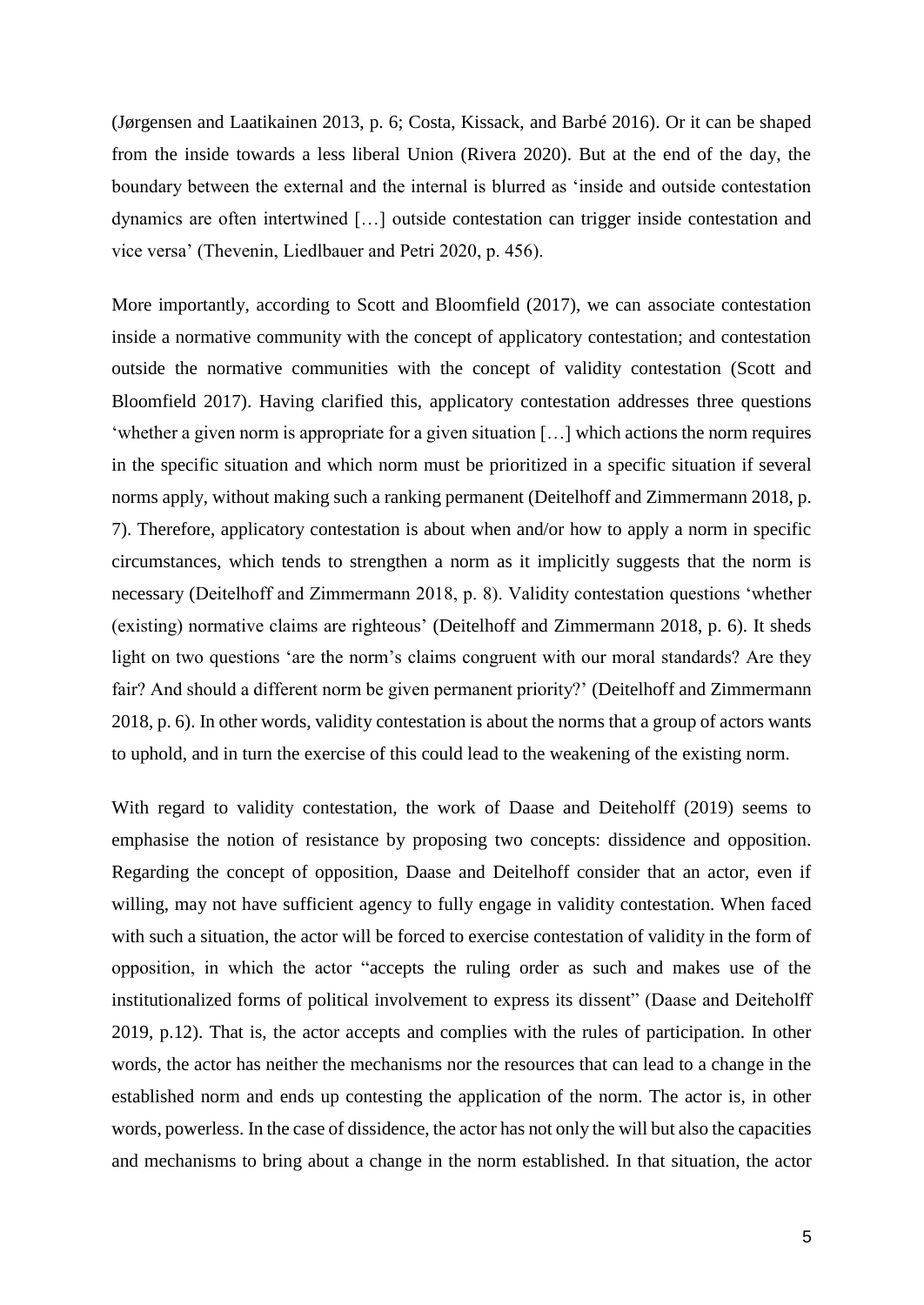openly rejects or violates the norms in which it exercises a validity contestation in the form of dissidence. In effect, in contestation as dissidence the actor in addition to rejecting the norms of the order "chooses unconventional forms of organization and articulation to exercise radical critique of rule" (Daase and Deiteholff 2019, p. 12-13). In effect, the actor rejects or deliberately violates the existing rules.

This brings us to present one of the main assumptions of this paper, that contestation inside the same normative community is usually done through established mechanisms and rules of procedure and may lead to a potential norm refinement making the norm more legitimate and stronger (Barbé and Badell 2020). But this paper also considers that both types of contestation can be noticed at the EU level. That is the presence of applicatory contestation and validity contestation (either opposition or dissidence). All of which suggests that within the Union there is an emerging group of actors that are starting to dissociate themselves from the values and norms internalised through the *acquis communautaire*.

#### **Opposition and dissidence in EU Foreign Policy**

#### *Dissidence in the UN Global Compact for Migration*

#### *From the New York Declaration to Puerto Vallarta (September 2016–December 2017)*

Despite that the New York Declaration or the process that led to its adoption was not EU driven, the Union shared that the ultimate goal was to revitalise the IOM and inserted it into the UN system (Interview 16). More importantly, the Global Compact rules of procedure granted the EU a standing status to participate in negotiations (United Nations, 2017). During the consultation stage, EU interventions were based on the task mandated by the Council conclusions but also by the EU Guidelines agreed by CONUN (European Union, 2017c) and endorsed by COREPER (Interview 8). On that note it is important to highlight that the High-Level Working Group on Asylum and Migration, which was predominantly gathering officials from the Member States capitals, was also involved to address the substance of the migration question, while CONUN was decoding the language into UN language (Interview 8).

No internal actor was contesting the process of drafting a Migration Compact, and a shared red line was clear: migration is not a human right and therefore the document should not reflect that idea (interview 6). The EU delegation continued with the task of achieving unity by finding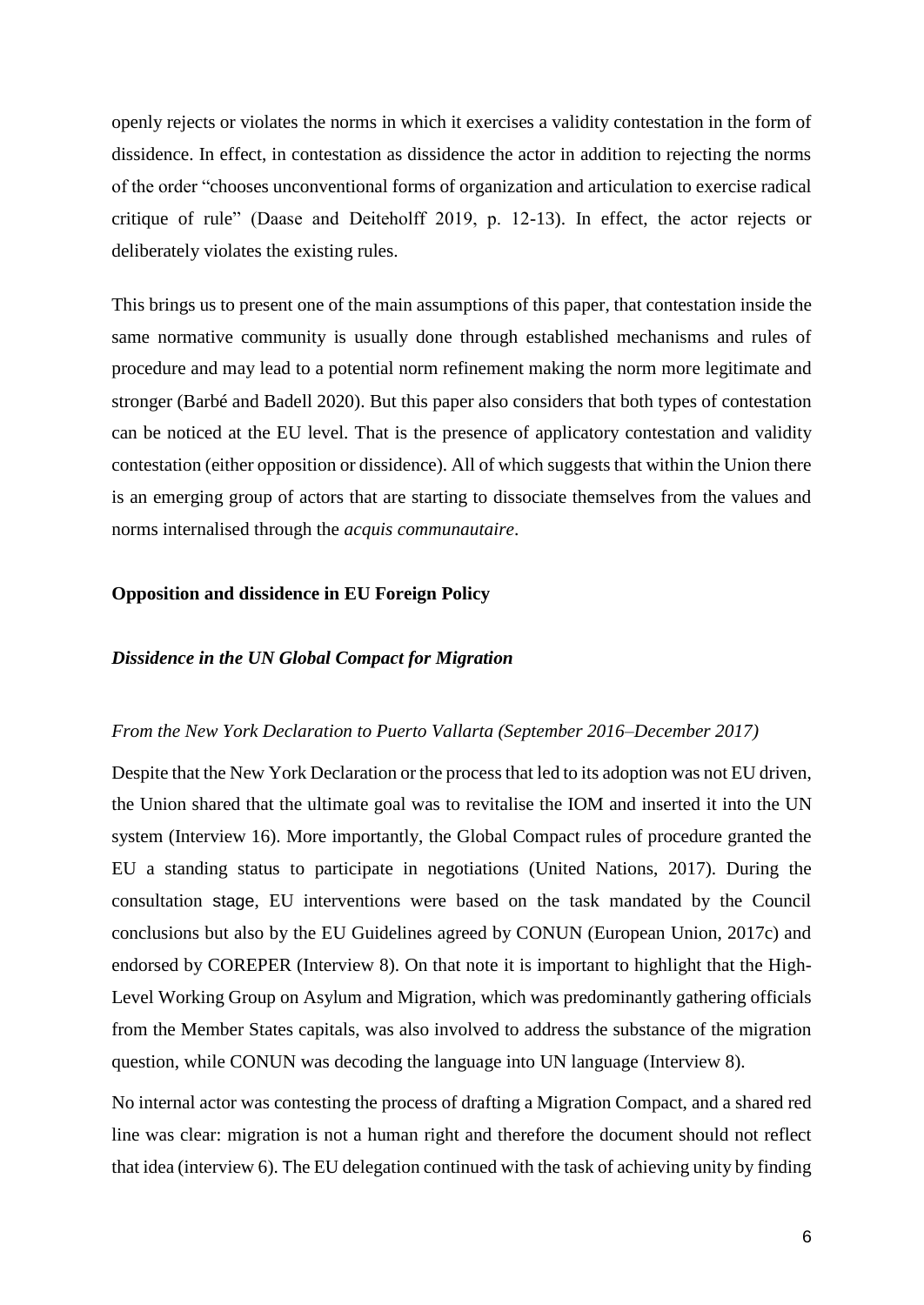a middle ground. And it offered to the Member States a degree of ownership allowing the EU position to be hardened by making a clear distinction between regular and irregular migration (interview 8). Indeed, the EU delegation in New York delivered statements on behalf of the 28 Member States that confirmed the existence of a common position regarding the GCM derived from the mandate agreed in Brussels. Also, the EU statements were pinpointing that there was no expected transfer of authority either to the EU level or to the international level as the delegation recalled several times that the 'sovereign right of states to determine whom to admit to their territories and under what conditions, subject to that state's international obligations' (European Union, 2017d, p. 1) while reinforcing 'the principles of solidarity and shared responsibility in managing large movements of migrants' (European Union, 2017b, p. 1). This should be developed in line with 'the core international human rights treaties and States must fully protect the human rights of all migrants, regardless of their migratory status' (European Union, 2017a, p. 3).

In any case, Member States not only aligned themselves with the statement made by the EU delegation but also pushed to introduce new areas. Bulgaria, which later left the agreement, advocated addressing the rights of the child in the GCM: 'migrant children are children first and foremost […and] they [are] entitled to all human rights' (Bulgaria, 2017).

In other words, during that time, the EU was able to produce joint commentaries and granted the Member States enough ownership to shape the document in line with their interests; it was also clear that the Member States and their national sovereignty would remain the key element after the adoption of the GCM. In the words of one interviewee, the GCM was becoming a successful document integrating a whole of society and whole of government approach (Interview 3). And more importantly, at that time deliberations between the EU and the Member States were constructive and not politicized (Interview 8). But fear was shared, that if the EU had been able to produce a common understanding and keep the Member States on board since it was still in the consultation phase with the GCM not being very high on the political agenda (Interview 2, 3, 8).

And the Puerto Vallarta meeting was key to deciding the fate of the document. The cofacilitators saw the Puerto Vallarta meeting as the turning point moving the GCM from the consultation phase to the negotiation (and last) phase. But a fatal blow was about to take place. Despite the efforts coming from the US State Department to keep the country's engagement, Stephen Miller a Senior Advisor to the President of the US and White House Director of Speechwriting and known for his anti-immigrant rhetoric persuaded former President Donald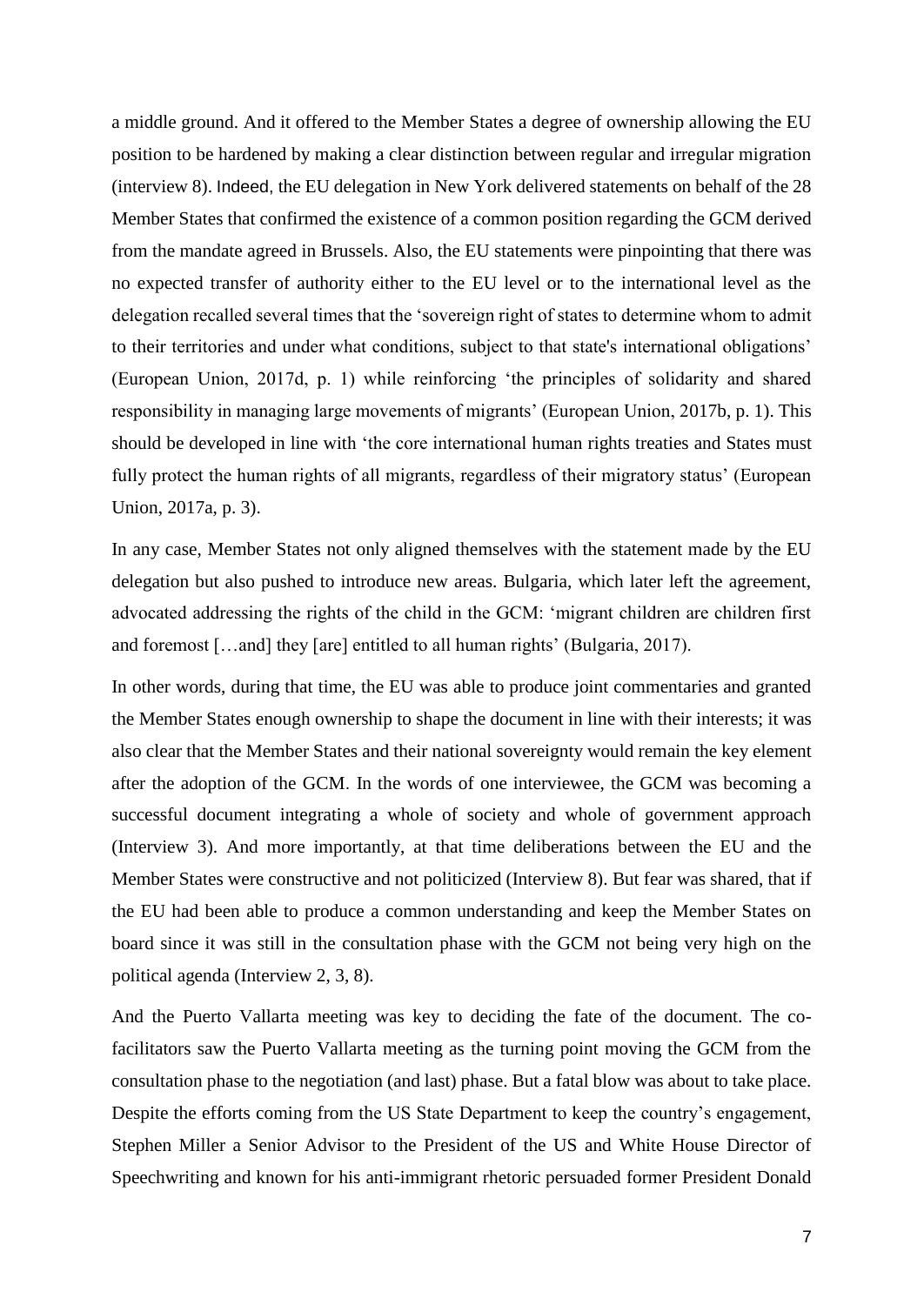J. Trump to pull out from the agreement (Lynch 2017). That decision was taken days before the Puerto Vallarta meeting where the US Ambassador to the UN explained that 'our decisions on immigration policies must always be made by Americans and Americans alone. We will decide how best to control our borders and who will be allowed to enter our country. The global approach in the New York Declaration is simply not compatible with U.S. sovereignty' (United States 2017). Such a ferocity against the Global Compact was later explained by the Ambassador where she highlighted that 'unlike standard titles for international instruments, 'compact' has no settled meaning in international law, but it implies legal obligation' (United States, 2018). Yet, at this point, the US was only dissociating itself from the negotiations without the prospect of hindering the process or the final product.

#### *From the Zero Draft to the Final Draft (January–July 2018)*

The US contestation of the GCM had no immediate effect but resulted in what can be called an episode of delayed contestation. The first assessment made by the EU was that the US decision would lead the Union to be at the forefront of the negotiations. As put by one interviewee 'we were hoping the US comes is and is the bad cop. We can be the good cop and then we land somewhere in the middle. But because they were absent, we were sometimes in the position of being the bad cop most of the time. But of course, we talked about return and readmission, and so all the NGOs, Latin America, and Africa said they were so disappointed with the EU being so radical. The US in the negotiations were absent and this had an impact on our position as the EU' (Interview 8). In other words, the EU suddenly became an unexpected leader to negotiate the agreement. This was risky due to how politicized the issue was at the EU level but also was an opportunity to reach an agreement at the international level that could solve the internal dissensus on migration.

Yet, in March 2018, Hungary started to voice discomfort with the GCM and challenged the EU by claiming that 'migration is an unfavourable and dangerous process'. The country's rhetoric followed the normative claims used by the US. Hungary stated that 'migration is not a basic human right' and claimed that 'the international community must realise that migration is not beneficial for anyone' (Hungary, 2018). And between the first and second round of official negotiations is when the Hungarian dissent became noticeable. But it was also the occasion to see how structuring and robust EU foreign policy norms and procedures are.

As a first move, the EU delegation in New York asked Brussels to do more and be more active. Expecting to get instructions from the EU capital, Brussels just delegated back to New York.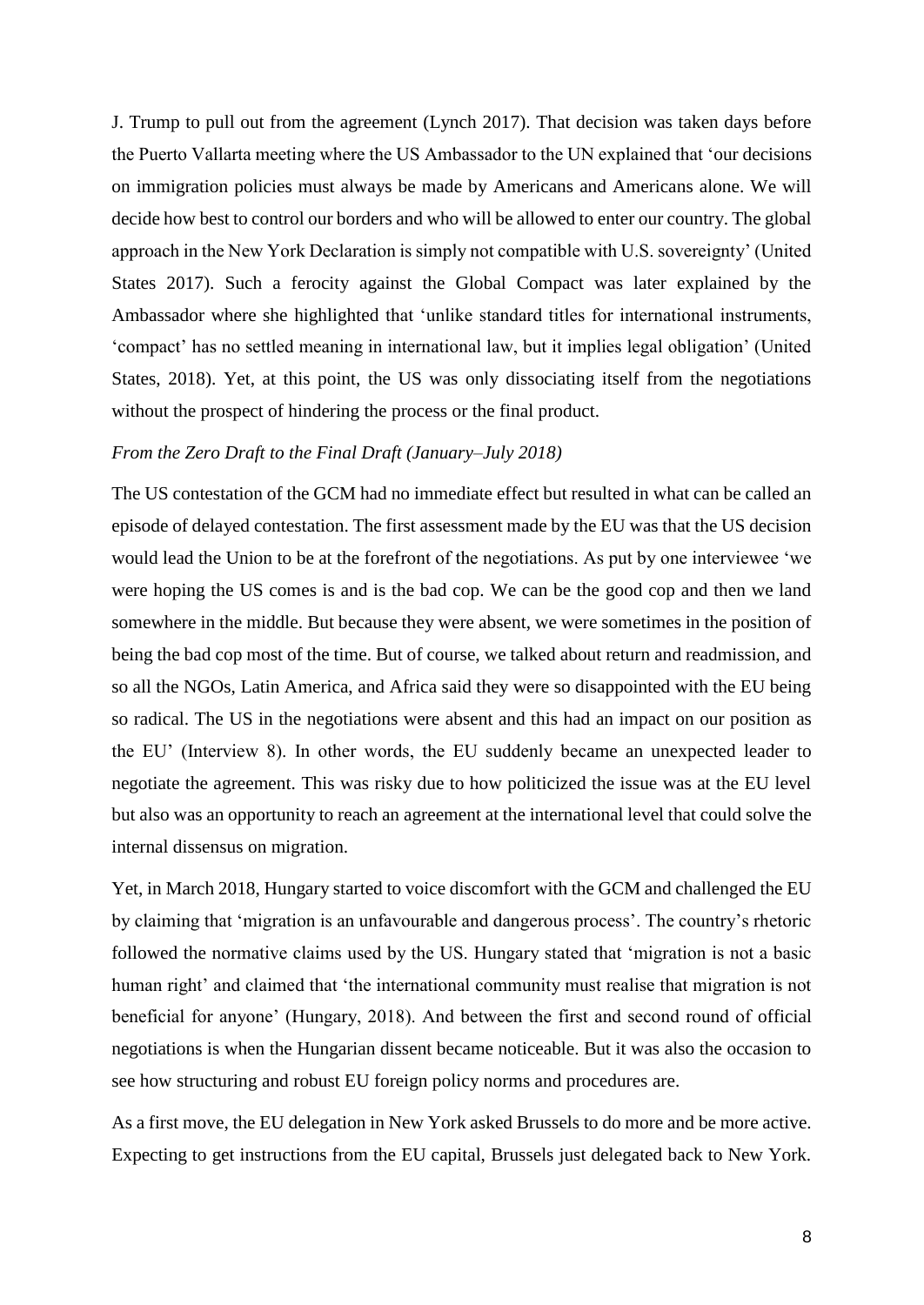Although the first reaction was of surprise and preoccupation, it became clear that the decision of finding a compromise was more convenient than delegating back to Brussels. As put by one interviewee this decision of having the negotiations being led by New York was positive as in the EU delegation Member States have a different setting due to a different set of dynamics mainly based on the socialization of the group, which was referred to as a family. This resulted in a first attempt to persuade Hungary to re-joining the European consensus. For that matter, different EU coordination meetings were held. The meetings aimed to seduce Hungary by including in the EU negotiatory position any issues that the country considered to be key and was so far disregarded. But it was rapidly seen that the Hungarian position was not seeking to shape the substance of the EU position vis-à-vis the Global Compact. As mentioned by several interviewees, the Hungarian position was about breaking EU unity and using it as a political stage (Interview 8) On that note, the Hungarian Foreign Minister attended several negotiatory rounds, where it was highlighted that he came with his camera team to then go back to Budapest as elections were taking place in April 2018. That is, he was eroding the EU role and the first international agreement on migration for domestic gains.

From the persuasion attempt, the EU delegation moved to the legalistic attempt. In that aim, the EU delegation considered that the EU and its Member States could continue to be actively negotiating the Global Compact as the Council conclusions offered enough foundation. It was considered that the 2017 European Consensus on Development but also the Council conclusions on migration and migration-related were the foundation. The point was there is no need to go back to Brussels and wait for a COREPER approval as there is already agreed language on the matter. But the attempt did not succeed as a few small Member States did not want the EU delegation, the EEAS or the EU, in general, to work in that way. They were concerned that isolating Hungary could backfire if those Member States found other issues to be problematic.

By that time the country was already spilling over its dissent by blocking in the Second Committee of the UNGA resolutions on migration that highlighted the existence of fundamental human rights. But the Hungarian actions were not only targeting migration resolutions, but they also focused on other areas such as SRHR (Interview 9). It was perceived that Hungary was willing to break EU unity across the board (Interview 12), leading the Member States to feel hostage as one Member State was weakening the EU at the UN. At that juncture, the EEAS was trying to implement an appeasement policy with Hungary, but opponents were found in the EU delegation and the EU Ambassador that wanted to be tougher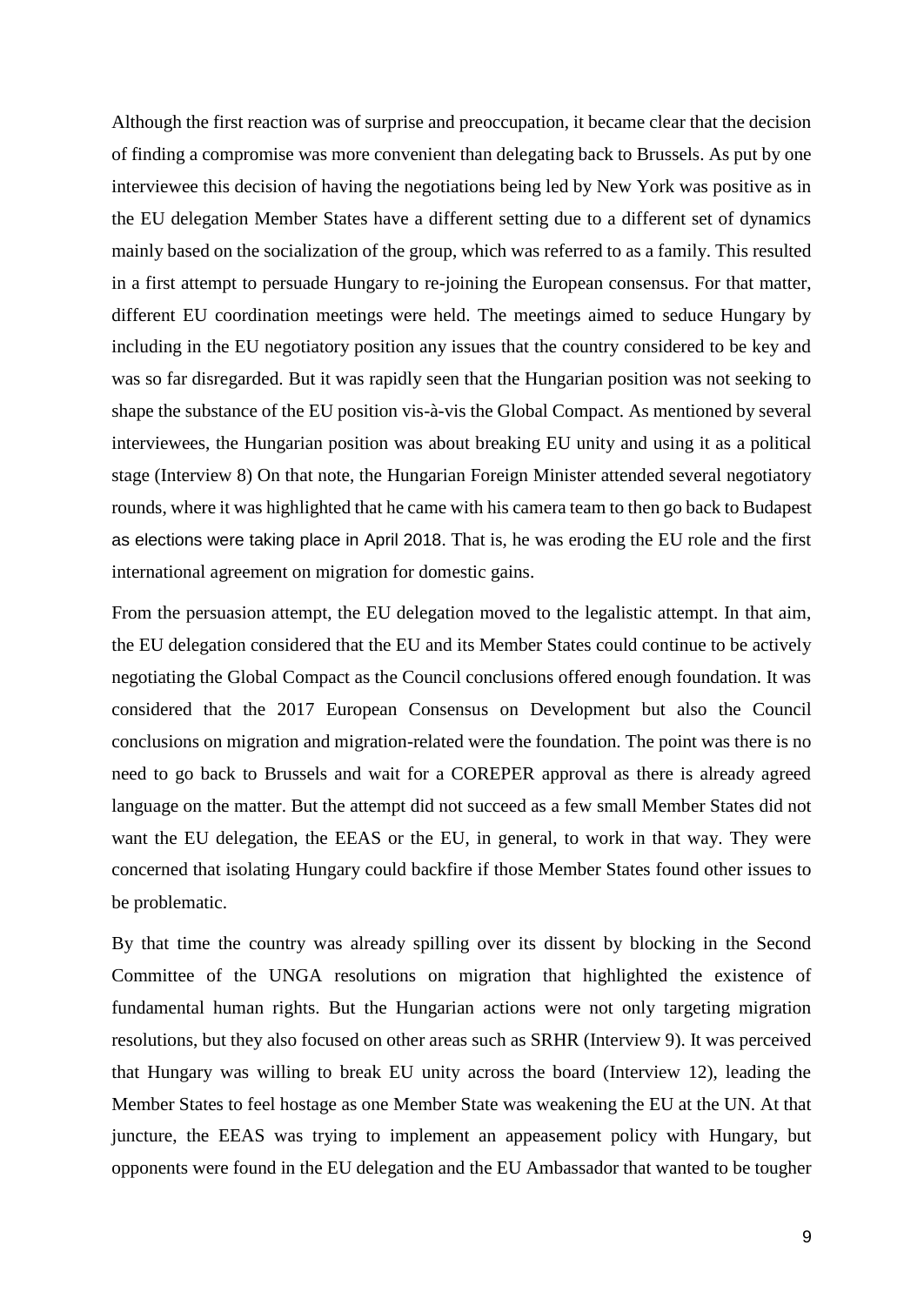on the country. It was then when the HP/VP Mogherini was involved in a vain attempt to convince Hungary to rejoin the 27-EU block (interview 4).

Neither the persuasion nor the legalist attempt led Hungary to rejoin the group and let the EU speak. In a bold move, the European Commission decided to play the share competences card. It was argued that unanimity was not needed as the Global Compact was speaking to the development portfolio. In April 2018, the European Commission proposed two Council Decisions authorising the Commission to conclude the GCM on behalf of the EU and its Member States. The President of the European Commission may have defended this approach when he claimed that '[i]f one or two or three countries leave the United Nations migration pact, then we as the EU can't stand up for our own interests' (Reuters, 2018). At the end of the day, the Council and European Commission legal services got involved and worked to achieve a compromise. As both services reached different conclusions, the European Commission's proposals were not adopted by the Council and were later withdrawn (interviews 4, 6, 7 and 8).

On the one hand, the EU delegation could not call for a coordination meeting due to Hungary's dissent. On the other hand, the Global Compact continued to be addressed at the CONUN Working Group and the level of COREPER. In light of this situation, there was one thing left and it was related to what extent did the Member States believed in the EU as a political community and the norms that defined it. And a window of opportunity was opened, Hungary made clear that the EU could still do all the work they saw necessary, but the delegation could not speak (Interview 8). It implied that Hungary was clearly against having anything labelled as the EU, but the Union could continue to draft a negotiation position, send it around to all the Member States asking for their feedback, and then call for an EU coordination meeting. The discussion that followed in the room was Member States driven. They concluded that someone should speak on behalf of the group. It was suggested that the country holding the EU presidency should take up the role, but Hungary opposed it as it was granting an official role to the European voice. At that time Bulgaria was holding the presidency. Next in line was Austria as they were the incoming presidency, Hungary did not voice any objection. That is how Austria assumed the role to speak on behalf of 27 Member States, a role kept throughout the negotiations, even though they held the rotatory presidency by the end of the negotiations. To put it differently, an agreement between the remaining 27 Member States authorised Austria to speak on their behalf (interviews 4, 6, 7 and 8), containing the episode of contestation.

During that time, the Foreign Minister of Hungary decided to attend subsequent meetings, the only minister present. In procedural matters, this led Hungary to be the first speaker on the list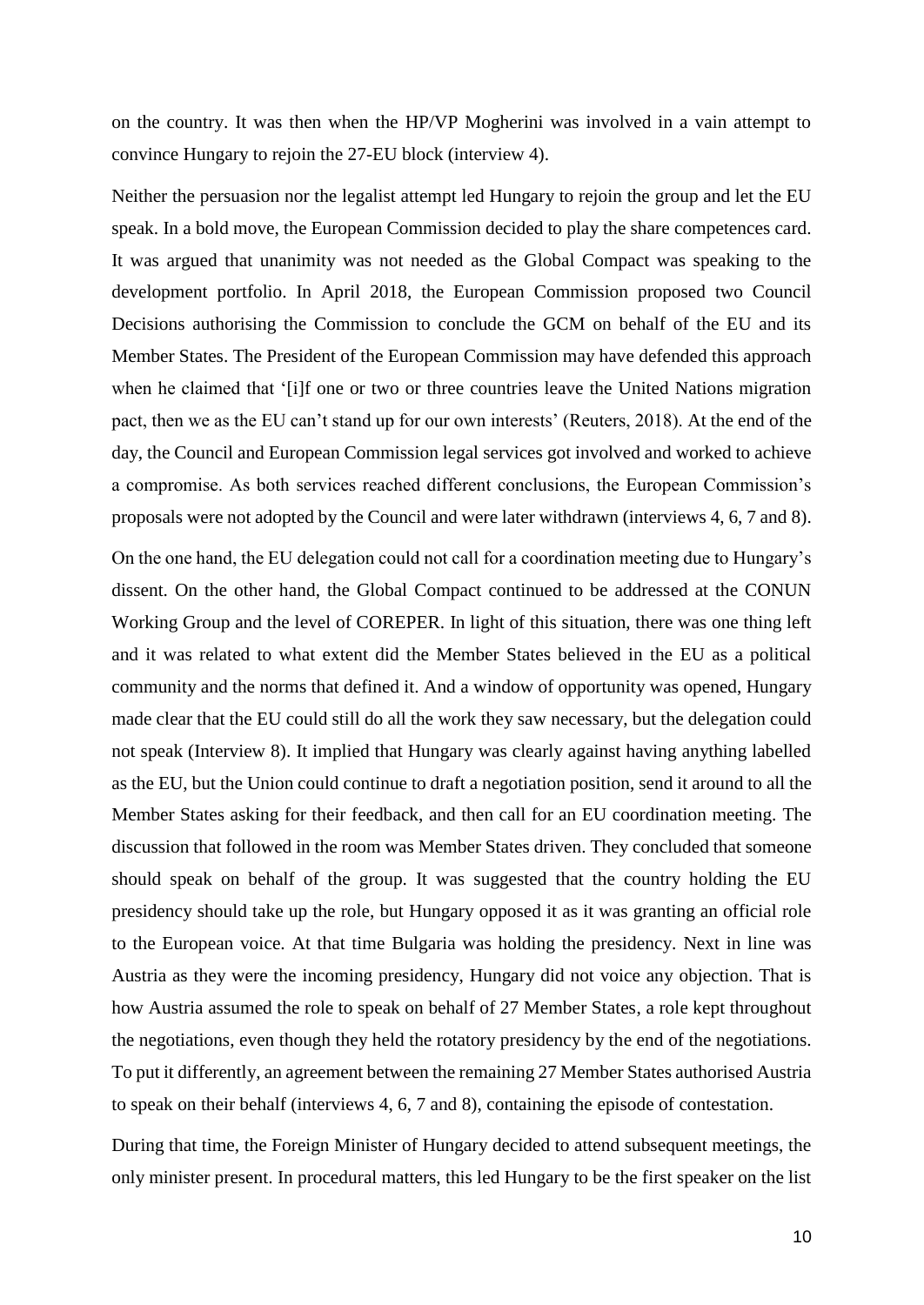followed by regional blocs such as the EU-27 (interview 4). Concerning Hungary's attempts, Bart De Wever, the leader of the New Flemish Alliance (NVA, a right-wing populist party), which party was part of the Belgian coalition government, pointed out that 'neither Trump's nor Orbán's withdrawal from the Global Compact caused a turning point for the party's support of the international instrument' (De Weber quoted by Cerulus, 2018). In other words, during the official negotiations, neither the US withdrawal nor the Hungarian dissent were key to fragmenting the EU and its Member States.

Member States continued to work in line with CONUN guidelines and the agreed common position. In the negotiating room, Austria counted with the EU delegation's material and logistic support to present a common position in the form of lines to take on behalf of the EU as a whole and the 27 Member States (interviews 5, 6, 7 and), so much so that the EU seat in the General Assembly was empty as EU staff rallied behind Austria seat (interviews 4 and 5). Outside the room, with the green light coming from the 27 Member States, the negotiations were led by the EU delegation staff. But Hungary dissented again when the document was being finalized. Their objection was focusing on the fact that Austria was speaking on behalf of the 27 Member States at a time when the country was also holding the rotatory EU presidency. The 27 omitted the Hungarian claim, also the Austria representative communicated back to Vienna and the instruction coming from the capital was that it would not send the best signal to the world to replace the spokesperson in the middle of the negotiations. More importantly, the Austrian ambassador to the UN discussed the issue with Chancellor Kurz, where Kurz ensured that the country would support the Global Compact as Austria was having a very prominent role in the whole negotiation (Interview 12). Therefore, Austria continued speaking on behalf of the 27 Member States. This was a crucial move for the Visegrad countries as they were being pressured by Hungary. The countries were putting their trust into Austrian hands as it was seen as a reputable Member State (Interview 12), and Kurz's words were key to keep them on the European side and away from the dissenting group.

At the end of the day, the withdrawal of the US (followed by Hungary) left the EU as the main actor during the drafting of the final document. In July 2018 it was presented a list of 23 objectives that were conceived as best practice guidelines (Martín Díaz and Aris Escarcena, 2019, p. 273). And it was a list of actions that according to interviewees the EU was not needed to implement as they were already implemented (Interview 8). Indeed, it was considered that the Global Compact in terms of the EU migration policy would not have made the difference as it was reconfirming what the EU is already doing (Interview 8). The novelty of the Compact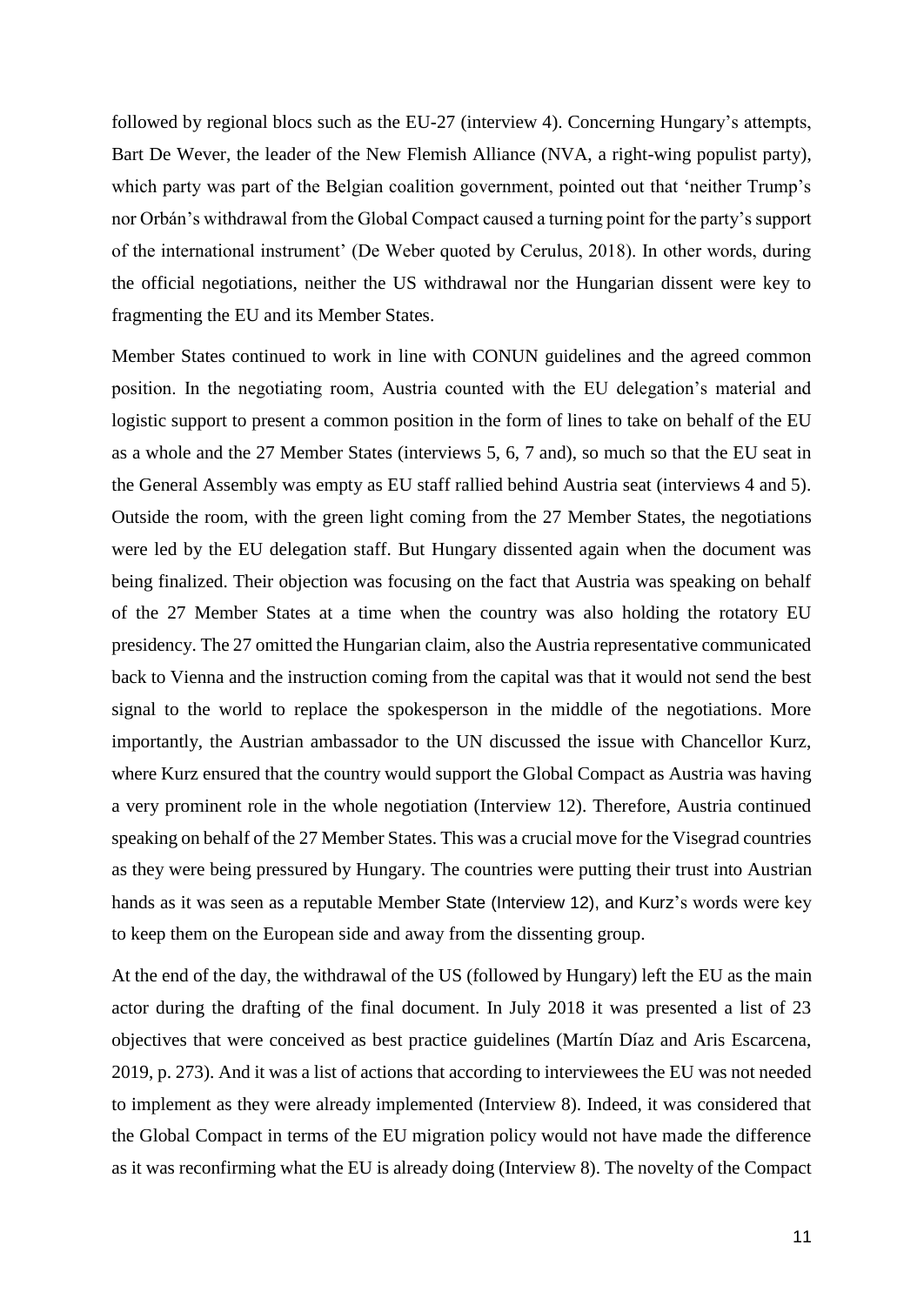lies in the fact that if third parties adhere to its content, this would facilitate the EU engagement with more countries going beyond, for instance, bilateral agreements such as Karthoum or Rabat (Interview 12). To put it differently, if the EU and its Member States had signed the Global Compact this would have made the management of migration easier as countries of origin, transit and destination would be working under the same framework of action.

#### *The Road to Marrakech (July–December 2018)*

Between the final negotiating round in July 2018 and its final adoption in December of that year, the latent political conflict over migration re-emerged. Although the EU contained Hungary's contestation by appointing Austria as the EU speaker, with support from the EU-27 and the EU delegation in New York, the period between July and December sealed the fate of the GCM (interviews 4 and 6). Once the agreement was concluded, all Member States ambassadors reached out to their capitals to check whether the country was still supporting the document. As a matter of fact, in the final endorsement in July 2018, the missions were joined by high-ranking officials coming from the capitals (Interview 12). None opposed the agreement.

It was then when the US realized that the entire world would be joining the agreement leaving the country alone. The America First policy was turning into America Alone. In parallel to the negotiation of the Global Compact, the IOM was officially inserted into the UN system. And in June 2018 the organization was also the scenario of tensions between the EU and the US. The IOM had always been led by an American, and the Trump Administration tried to get Ken Isaacs, an evangelical with no experience in the world of migration who was close to Vice President Mike Pence. His opponent was the former Commissioner for Justice and Home Affairs, the Portuguese António Vitorino. On that occasion, the Europeans did rally around the Vitorino candidacy, who was elected into the directorship of the IOM. In the end, the US lost control of IOM no longer being a so-called American agency (Interview 16). As a result, the Vice-President of the US, Mike Spence decided to play a bigger role. The US was in close contact with Israel and Hungary. The country being outside the process was regularly consulting the Hungary counterpart, which offered an overview of Eastern Europe. It was then when the Vice-President of the US started phoning Latin American and Eastern European countries to persuade them to pull out from the Global Compact. Such a movement coincided with far-right and right-wing populist influencers who started to spread fake news on Twitter, Facebook, and YouTube (Colliver cited by Cerulus and Schaart, 2019). The US influence could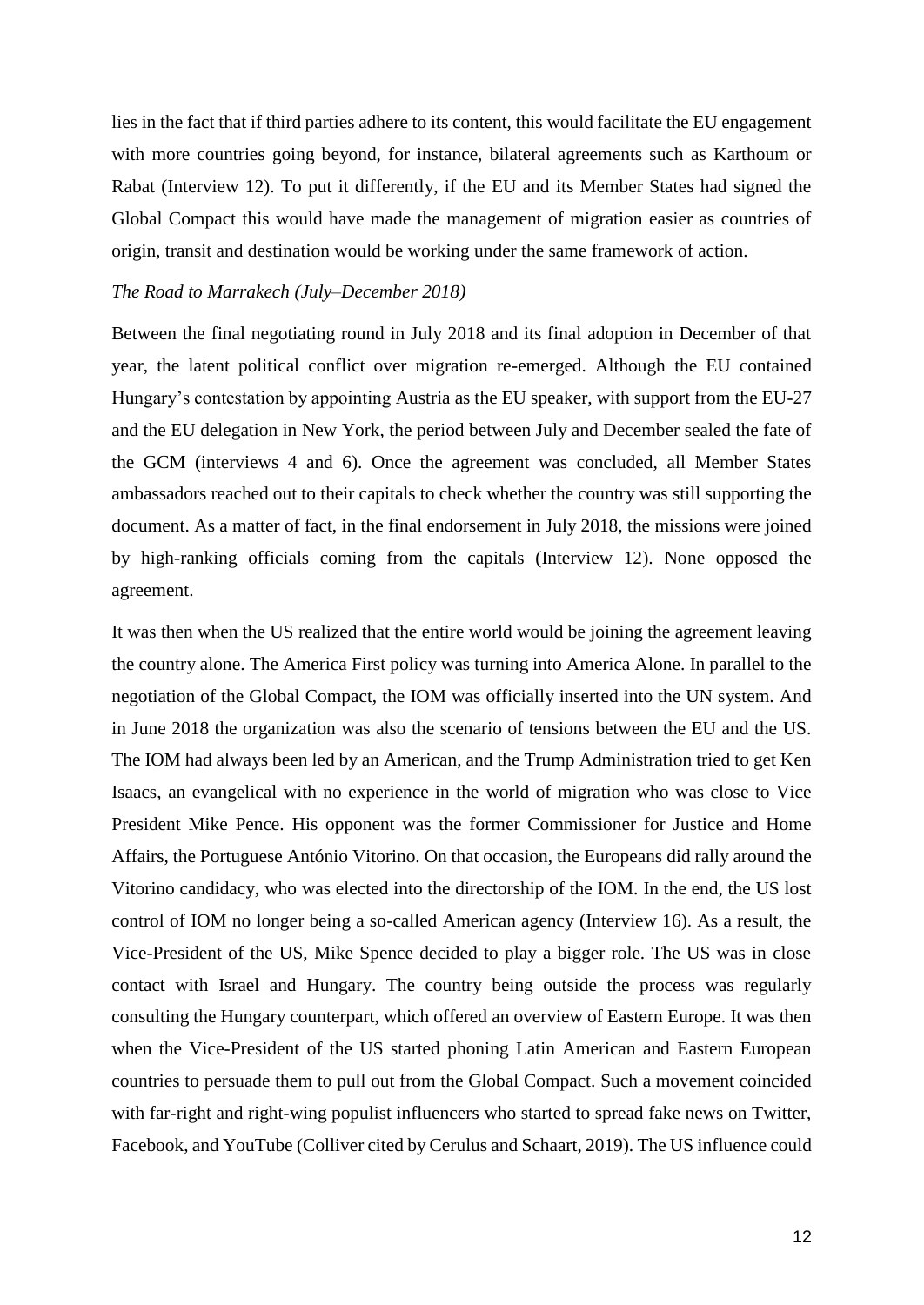be noticed as in the case of Ireland the letters sent to the government and parliamentarians were drafted in American English (Interview 12).

This marked a turning point, as it was the first time that the significance of the GCM reached the public sphere. As a result, a political clash took place within the Austrian cabinet: the Foreign Minister was in favour of the agreement and Chancellor Kurz was against it.<sup>1</sup> Ultimately, it was Kurz's vision of the GCM that prevailed, and Austria decided not to support the agreement by claiming that 'migration is not and should not become a human right' (Murphy, 2018).

Austria's decision to withdraw sparked a series of doubts at a time when the deal was closed. The withdrawal is important because Austria was also negotiating on behalf of the EU and its Member States, which is significant. After all, the Member State holding the rotating presidency of the EU usually plays a mediating role and bridges divisions within the bloc (interviews 4, 6, 7 and 8). But more importantly, Austria was the lighthouse of the Visegrad group that avoided succumbing to the Hungarian pressure. This explains why Austria's decision had an immediate impact on the other Member States, rapidly triggering uncertainties and opening the door to greater political conflict, which had been contained up to that point.

As a result of Austria's decision to withdraw, the NVA quit the Belgian cabinet, since it refused to support the GCM, and the Belgian government collapsed. If Austria showed that civil society organisations were starting to take an active part in the GCM debate, Belgian Flemish nationalist parties paved the way to popular mobilisation. Poland and the Czech Republic also echoed Austria in speaking out against the GCM. They felt that the agreement did not guarantee countries' national sovereignty, and Poland also deemed that the agreement was not in line with 'the priorities of the Polish government, which are the security of Polish citizens, and the maintenance of control over the migration flow' (PAP, 2018), while the Czech Republic argued that the document should have stated that illegal migration was undesirable. The countries that referred to the GCM as a norm creating a right to migration that clashed with national sovereignty were seen by their opponents as having laid the groundwork for a more hostile migration agenda (Squire 2019, p. 160). This contestation was also echoed by the Italian government, which split along party lines: the prime minister, Giuseppe Conte (Movimento 5 Stelle), expressed his support for the GCM at the UN, while the former minister of the interior,

-

<sup>1</sup>Chancellor Kurz supported the GCM when he was Minister of Foreign Affairs during the grand coalition cabinet and opposed it when he led the government in coalition with the Austrian far-right party.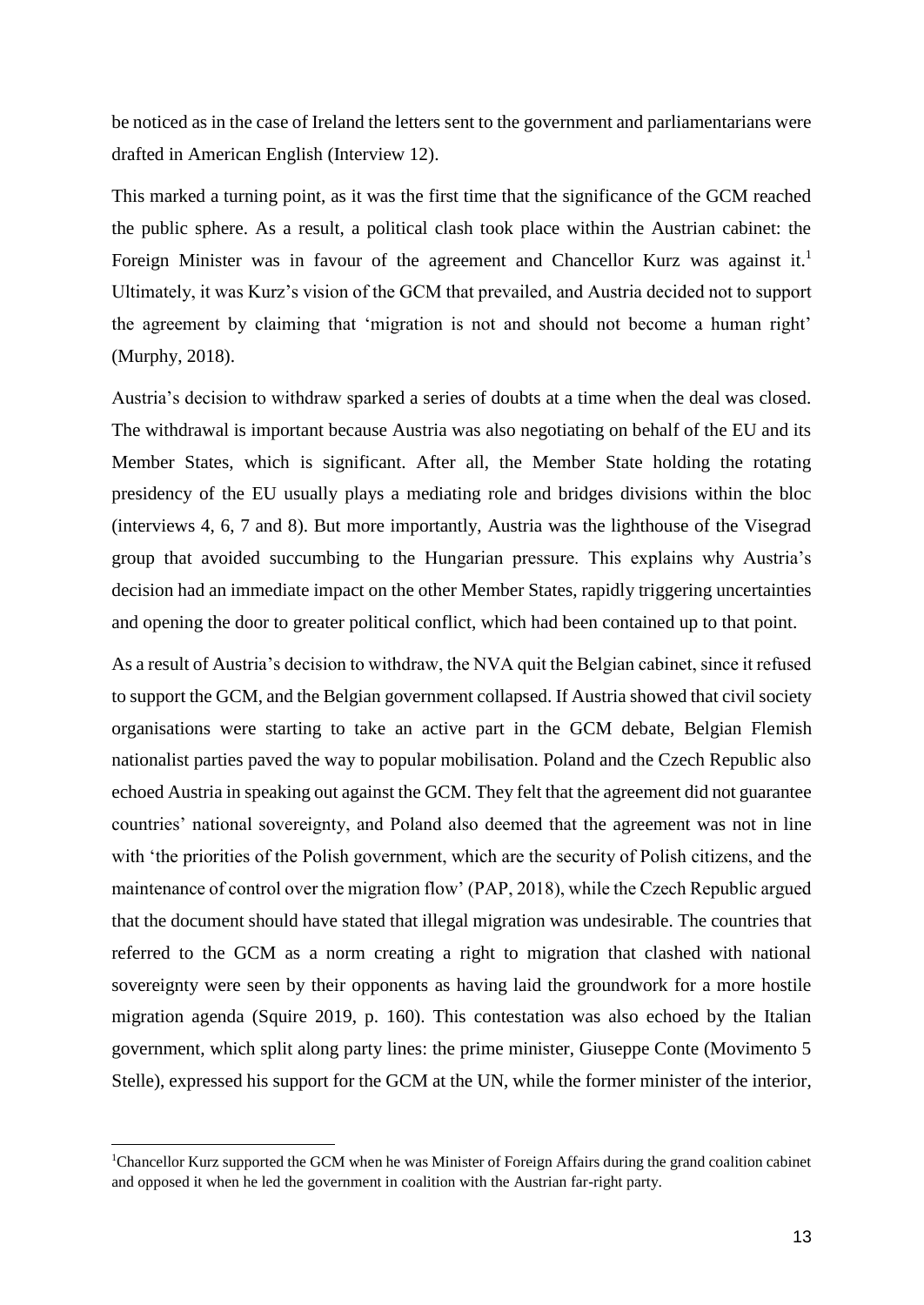Matteo Salvini (Lega Nord), announced that the government would not support it. Member States such as Germany decided to transfer the decision to approve the GCM to the German Parliament, due to the polarisation triggered by the far-right party Alternative for Germany. Throughout this process, the only institution that criticized the campaign of disinformation and strongly opposed countries' decisions to leave the agreement was the European Parliament (European Parliament, 2018a).

| <b>Voting decision</b>                                            | <b>Member States</b>                                                                                                                  |
|-------------------------------------------------------------------|---------------------------------------------------------------------------------------------------------------------------------------|
| Adopting the Compact as such                                      | Belgium, Croatia, Cyprus, Estonia, Finland,<br>France, Germany, Greece, Ireland, Luxembourg,<br>Portugal, Slovenia, Spain, and Sweden |
| Adopting the Compact while reinvigorating<br>national sovereignty | Denmark, Malta, the Netherlands, and the United<br>Kingdom                                                                            |
| Against the Compact                                               | Czech Republic, Hungary, and Poland                                                                                                   |
| Abstained from voting                                             | Austria, Bulgaria, Italy, Latvia, and Romania                                                                                         |
| Not voting                                                        | Slovakia                                                                                                                              |

**Table 1**. Member States and the UN Global Compact for Migration

Source: own elaboration

It could be argued that the dynamics of dissent emerged at a time when the Global Compact was not on the radar of the EU and its Member States but was high on the US agenda. But more importantly, Chancellor Kurz decision can be framed as dissent contesting several EU's norms with sincere cooperation at its core. Tensions were rising between actors and arenas concerning the expected moral reach of the migration norm, the implementation of which was also contested. This resulted in EU actors dividing into five major blocs according to the degree of normativity given to the migration norm. Some 14 Member States (Belgium, Croatia, Cyprus, Estonia, Finland, France, Germany, Greece, Ireland, Luxembourg, Portugal, Slovenia, Spain, and Sweden) approved the GCM without an additional note and agreed on the need for a norm on migration to be created. Four Member States (Denmark, Malta, the Netherlands, and the United Kingdom) approved the GCM while attaching an explanatory note that restated that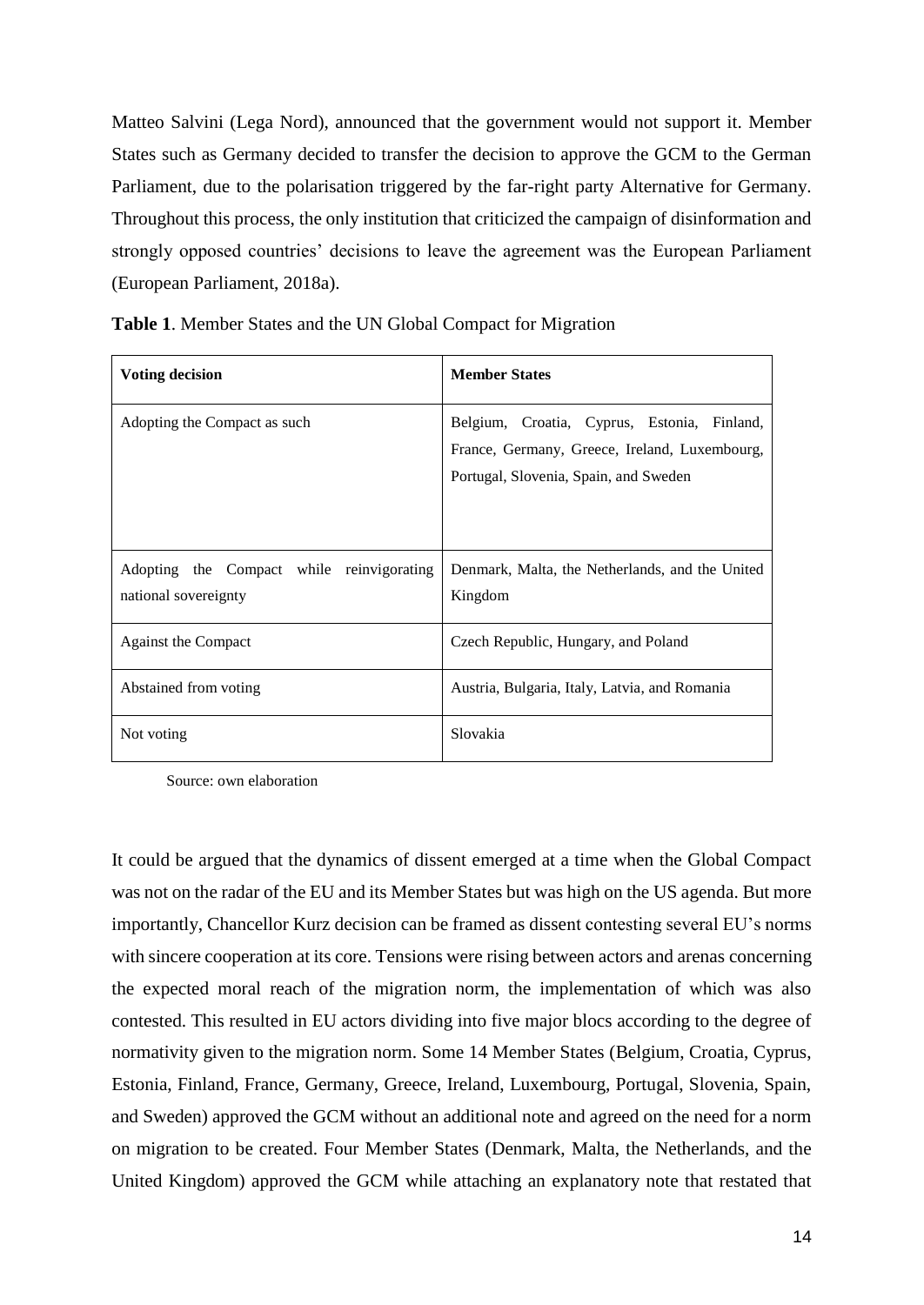national sovereignty prevails over migration matters, emphasising that migration normativity had to work hand-in-hand with the norm of sovereignty. The third bloc was made up of the three Member States that opposed the GCM (Czech Republic, Hungary, and Poland), which claimed that migration was merely a norm derived from the fundamental norm of sovereignty. Finally, five Member States abstained from voting (Austria, Bulgaria, Italy, Latvia, and Romania), while the Slovakian Foreign Minister who helped to set the GCM in motion did not attend the vote after the Slovakian Parliament voted against signing the agreement.

All of this led to an EU not being able to be present during the intergovernmental Marrakech conference that should have been a celebration of the first international agreement on migration. At that time, the European Commission considered that the EU could be present by speaking under the name of EU institutions. Indeed, the EU was not only existing because the Member States existed. The EU had a corpus derived from the *acquis communautaire*. And in that acquis migration was not the exclusive purview of Member States. Alongside Chancellor Merkel from Germany or Primer Minister Michel from Belgium, a delegation led by European Commissioner for Migration, Home Affairs and Citizenship Avramopoulos, which included EEAS officials and several MEPs was able to speak. Commissioner Avramopoulos in a way that was wrapping up the European journey stated that 'in our globalised world, human mobility can only be addressed effectively by the international community as a whole […] In this respect, neither a single country nor a region such as Europe, can address migratory challenges alone' (European Commission 2018).

## *Opposition to SRHR*

Another issue area that has moved from a permissive consensus to constraining dissensus is gender equality and more precisely SRHR. While at the international it has always been an area described as conflictual where a line divides states framing women's rights as human rights according to the ICPD 1994 Conference and the 1995 Beijing Platform for Action and using foreign aid to promote SRHR, and states associating such policies with support for abortion (Barbé and Badell 2021). On the side of the progressive actors, we identify the Nordic group together with Germany, France and the Netherlands, and to a lesser extent Spain, Portugal and Italy. On the side of reluctant actors, we identify Poland, Hungary and Malta (Interview 40, 44 and 45). It is worthy to note that since the 2018 referendum legalizing abortion Ireland is now part of the progressive group. Malta who was on the verge of eroding the 2015 common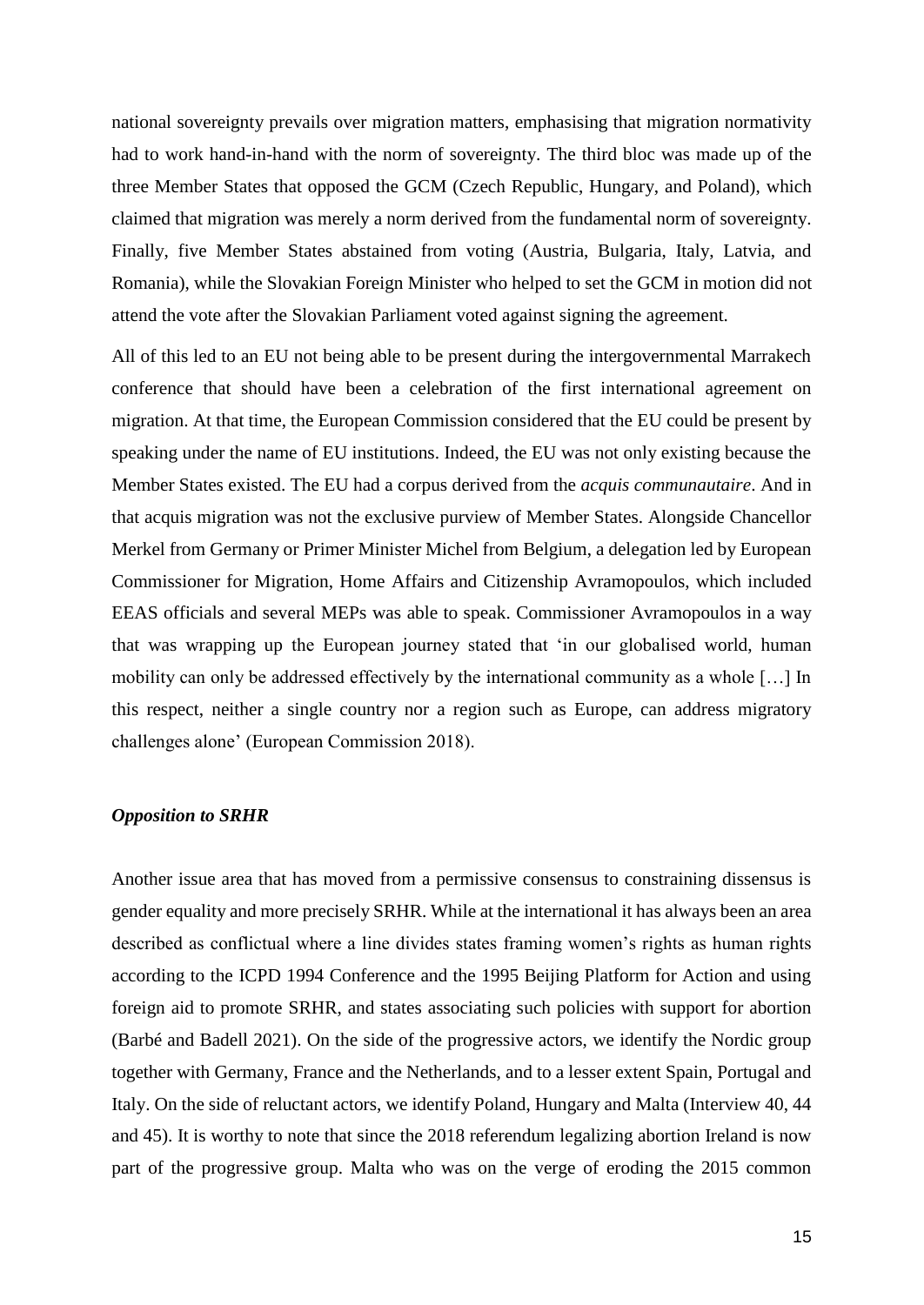position on SRHR is also slowly moving towards the progressive group. In any of these cases, it has hindered the building of a strong EU external action vis-à-vis gender equality.

Before 2017, the group of like-minded countries supporting SRHR were able to gain the support of reluctant actors by pointing out that the norm was not asking them to embrace and change national positions but to support, for instance, victims of rape. Indeed, the group of like-minded countries were able to persuade opponents to allow a stronger policy language. Such a permissive consensus was the result of a common understanding to delink foreign policy from domestic concerns (Elgström 2017). The EU position was flexible enough to offer channels by which parties could exert contestation. This was taking the form of opposition. For instance, Ireland was recognizing that the country could not adhere to the policies promoted within the field of SRHR due to its national policy over abortion; while Malta accepted the EU to move towards a more ambitious SRHR agenda while channelling its dissociation in common positions by introducing an addendum or footnote explaining the country's position where national sovereignty was at the core. The fact differentiating these forces lies in the nuances. On the one hand, the progressive group welcomes European Commission activities reports. On the other hand, the group of reluctant actors are taking note of it. In addition to the existence of channels by which an actor can exert contestation, if SRHR continues to be part of the EU human rights and development agenda is due to the existence of a large group of countries favouring the inclusion of this language, and gather through informal networks of like-minded countries (Interview 44, 45 and 46). More importantly, the international politicization of the issue led by the US under the Trump Administration has been seen as a positive element pushing silent actors to pick a side. As noted by interviewees it has shown that the majority of the Member States, including Romania and Cyprus, side with the EU's stance on SRHR (Interview 43 and 45). In subsequent meetings of the CODEV working party, when SRHR is on the agenda the trend is to have 25 countries in favour of the agreed language, and two opposing. But at the end of the meeting, Hungary and Poland sided with the majority.

More to the point, the role of Hungary and Poland has been described as the opposite of the performance displayed by Ireland and Malta in the past. Every time that CODEV or COHOM Working parties address SRHR as part of their agenda, these two countries fiercely object to the issue (Interview 40, 42 and 44). This was the case during the negotiations of the 2016 Gender Action Plan II and to a greater extent of the 2017 European Consensus on Development (ECD). The ECD was setting out the EU policy in development and cooperation and Member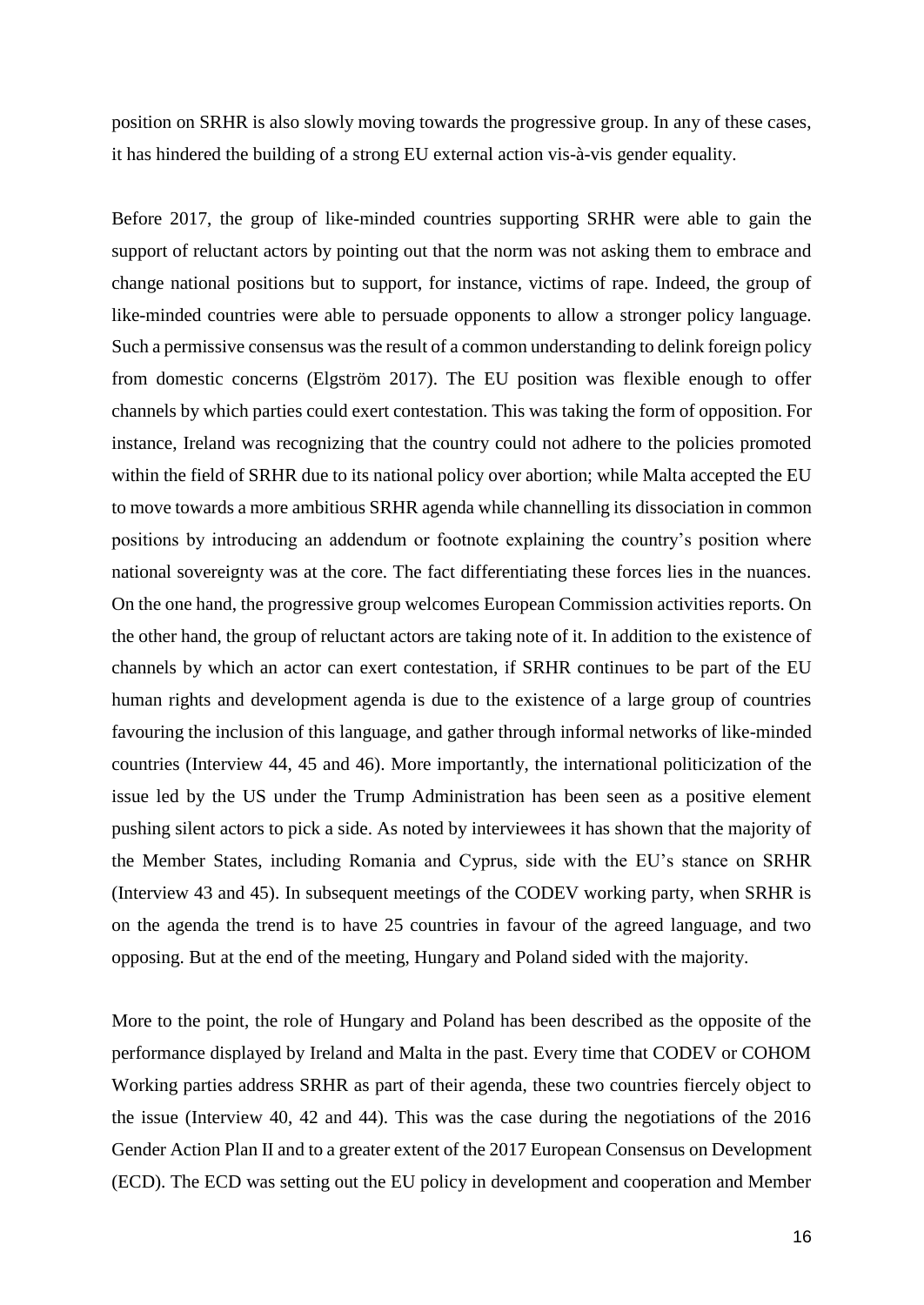States were presented with two choices. They could either open the pandora box and renegotiate the 2015 common position on SRHR, which was described as a traumatizing process (Interview 44). During the ECD negotiations, this option was supported by those actors willing to push forward the SRHR agenda and those willing to move backwards. In the end, parties decided to go back to the agreed language of the 2015 common position. The level of commitment by the EU to SRHR was upheld, where the EU position was not going forward but more importantly, not going backwards. Since then, resources were devoted to keeping the EU agreed language at the expense of outreach efforts. The post-Cotonou agreements (signed in April 2021) were also the scenario of such tension. On the one hand, progressive countries such as Finland, Sweden and Denmark wanted to expand women's rights with a new section on SRHR, while Hungary, Malta and Poland shared their concerns about the link between reproductive rights and abortion. Poland placed a reservation on the EU mandate that was lifted after a declaration in the official minutes that the clauses on SRHR would not lead to a change in Member States legislation (Carbone 2019, p. 145). In that sense, the EU position on SRHR continued to be flexible enough to accommodate contestation without hindering the role of the EU abroad.

However, several delegations were clearly stating that Poland and Hungary are by the day not being trustworthy as they play domestic issues at the EU level aiming to reach their domestic audience (Interview 40, 43, 44 and 45). Following the steps of Ireland and Malta, Poland wants to protect its conservative or traditional view concerning women's rights, but that does not impede the role of the EU to talk and address SRHR issues worldwide. Hungary has been described as a way more dogmatic and difficult country to handle ever since the emergence of an international contestation led by the US under Trump aiming to erode the norm. In any case, deliberations within CODEV and COHOM continued to be consensual and on rare occasions have reached the level of the PSC or COREPER, which is usually the case of item 4 related to human rights and the Human Rights Council. For instance, the COHOM working party approved the EU Action Plan on Human Rights and Democracy for 2020-2024, which included a chapter on SRHR. It has also been highlighted that the common understanding reached the level of working parties would not be the case if the issue was discussed at the level of ambassadors (Interview 41, 42, and 43). More importantly, interviewees have repeated several times that even though EU unity and common position on SRHR has been reinstated on several occasions at the EU level, it is not the same case at the UN level (Interview 44, 45 and 46).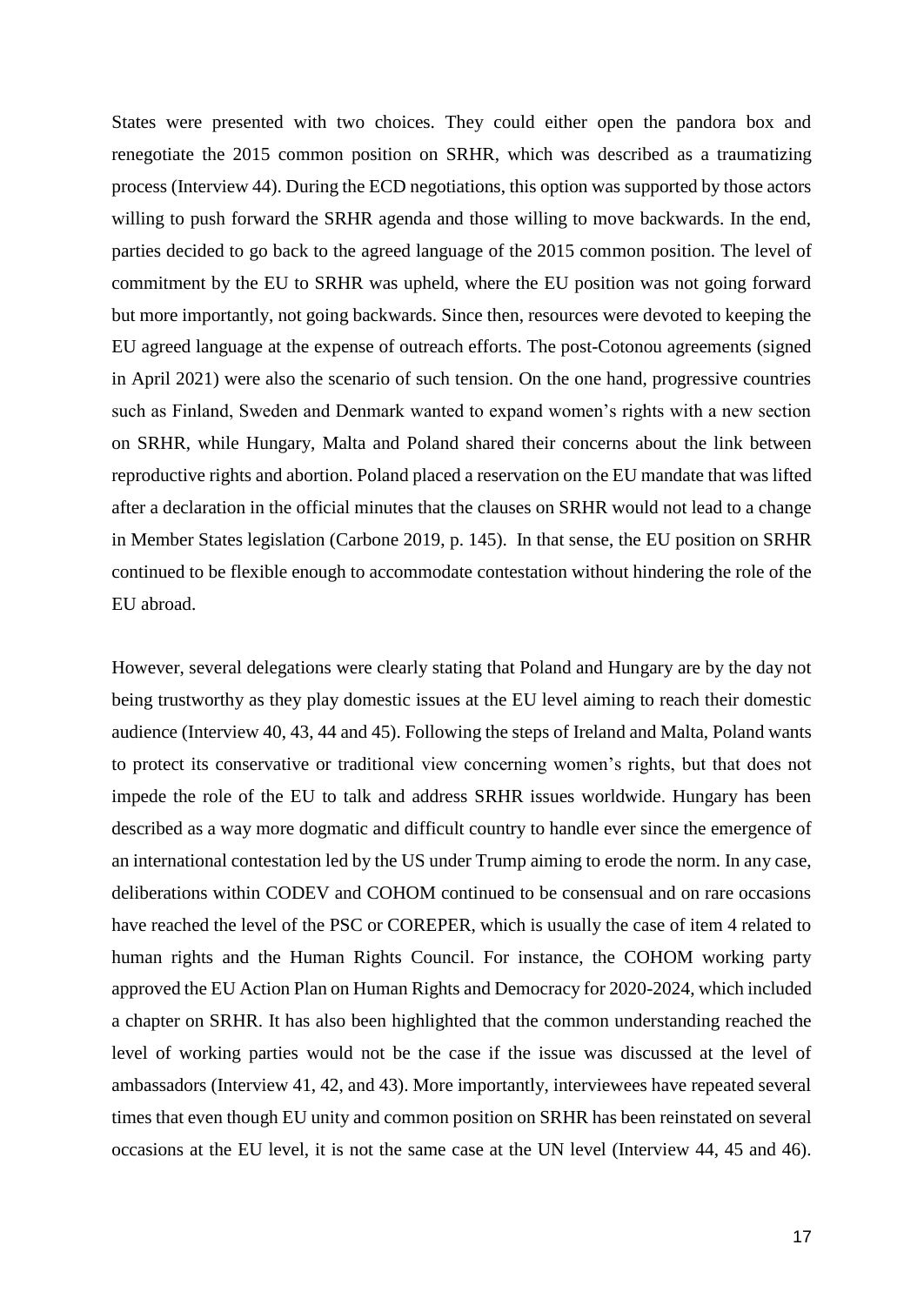This raises concerns about the lack of communication between EU Brussels based diplomats and UN-based diplomats.

The UN level has been described as the scenario where a fierce battle for the survival of SRHR is taking place (Interview 19, 20, 23, 27, 35, 37). The US under the Trump Administration broke several consensuses within the UN system and some of them were a first. In the UN General Assembly and more concretely in the third committee the US has pushed the language from its traditional adoption by consensus to adopt it after a roll call. Secondly, the dynamics of negotiation differ from the General Assembly to the Commission on the Status of Women (CSW) and the United Nations Security Council (UNSC), which are the main bodies covering SRHR issues. At the UNSC the US has been successful in resolution 2467 on Women, Peace and Security to erode SRHR by deleting references in the operative clauses. To achieve this result, the country threatened to use its veto power, which led the other p-5 countries and nonpermanent members, including France and Germany, to accommodate the US position (Interview 20 and 24). Moreover, the country was also successful in putting an end to the practice of going back to the agreed language when no consensus existed.

In a similar vein, the US has also tried to water down CSW conclusions that contain references to SRHR. In that case, their role has been more passive, relying on like-minded states like Saudi Arabia or Bahrain to strike down the language. This dynamic was noticeable during the CSW 63rd session where Saudi Arabia decided at the very last moment to disassociate itself from the agreed conclusions. This situation was countered by the chair of the session, at that time Ireland, which employed procedural mechanisms to contain the contestation exerted by Saudi Arabia (Interview 19 and 24). In addition to that, the COVID-19 pandemic has also tensioned the role of SRHR services. For instance, during the negotiation of the COVID-19 omnibus resolution at the UNGA, the US requested a vote on the operational paragraph addressing SRHR. The vote was lost by 123 countries in favour and 3 against, while Hungary decided to abstain. In a similar vein, the US-sponsored, in October 2020, an international document called the 'Geneva Consensus Declaration'. The Geneva Consensus gathered cross-regional forces such as Poland, Hungary, Brazil, Egypt, Uganda and Indonesia. This group of states adheres to sexual and reproductive health, but strongly oppose references to reproductive rights as they associate this stance with the promotion of an international right to abortion. That is, they continue to support sexual and reproductive health as an international norm, but seek the return of competences on the reproductive rights chapter. That being said, at the level of EU Member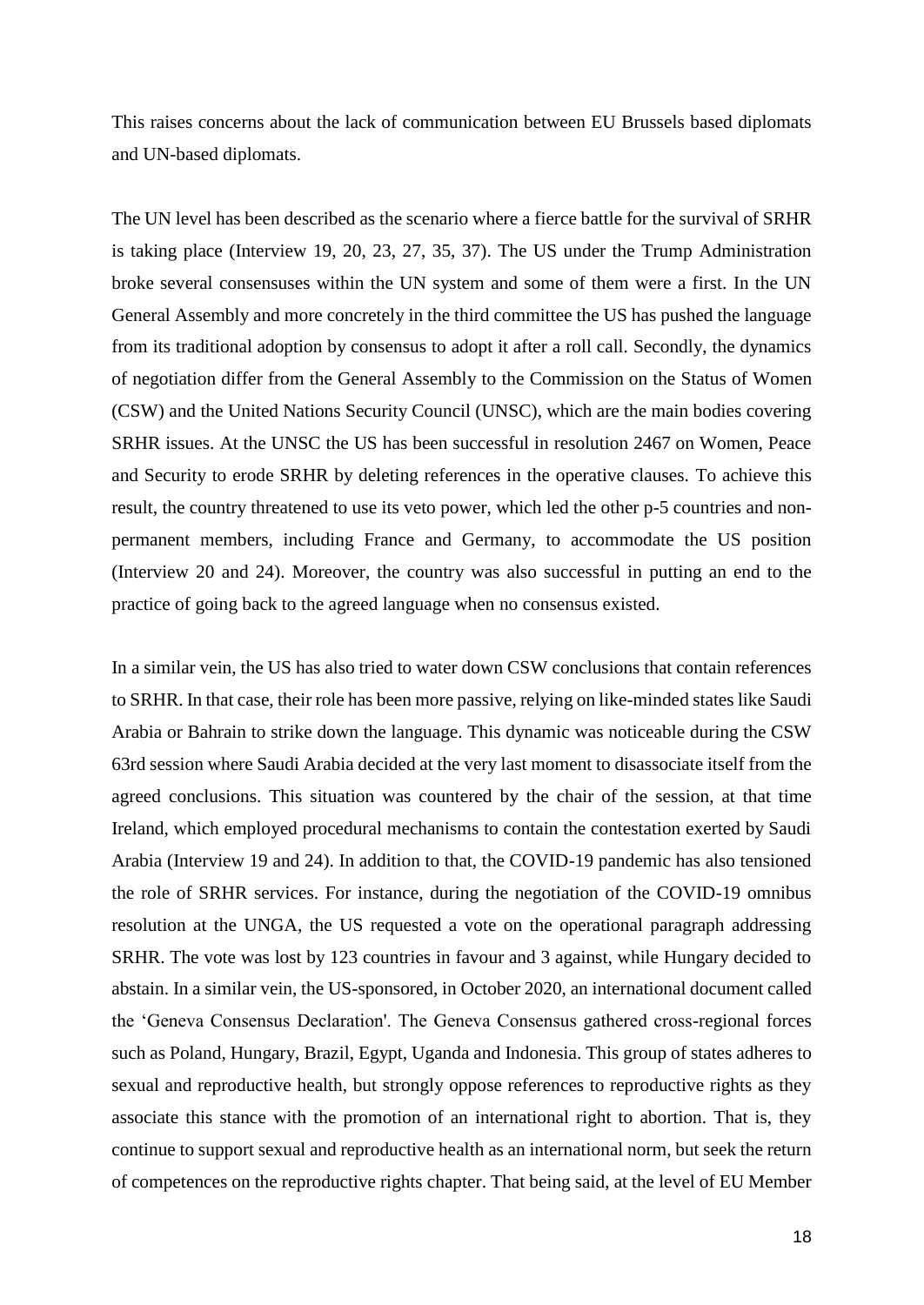States, those countries, mainly Hungary and Poland and to some extent Slovenia, that have had a good relationship with the US and hold a normative position close to the Trump Administration have endorsed or supported several initiatives sponsored by the country. This has just happened when the ambassador and not the chargé d'affaires has been involved in the event.

For that reason, it is necessary to delve into the role played by the EU and its Member States and to what extent the Council conclusions on SRHR agreed in Brussels is fully implemented at the UN. One of the forums where it can be assessed to what extent the EU and its Member States accommodate or entrench US actions is the third committee of the UNGA. Since the 72nd session (2017), the US is calling to vote on preambular and operational paragraphs of resolutions addressing SRHR issues. All of the US amendments have been rejected, gathering more than 100 countries around the SRHR language. During the sessions, the EU has remained united in voting against the US amendments in resolutions moving from the African fistula resolution to domestic violence, genital mutilation, rights of the child and trafficking of women. And the major responsibility for this common voice is to be found in the EU delegation in New York (Interview 19, 29, 21, 22, 23 and 24).

More to the point, EU responses defending SRHR have been achieved through regular meetings and consultations with the EU Member States during sessions chaired by the EU delegation in New York. There is a shared agreement that without the logistic support and commitment of the EU chair tasked with the human rights and gender equality portfolio it would not have been possible (Interview 19, 29, 21, 22, 23 and 24). The chair is recognized to be the guardian of EU council conclusions adopted in Brussels. Indeed, their skills have been described as being a proactive listener combined with the proficiency of bridging divisions. This has allowed Member States delegations to avoid reopening, in New York, the debate of the 2015 common position as suggested by the Member States on both sides of the spectrum.

Regular meetings are also seen as a tool to engage with each other's visions concerning SRHR to the extent that there is enough room to accommodate Poland and Hungary in the debate (Interview 27 and 28). Yet, both countries have sometimes endorsed US views on SRHR, but when it comes to casting their votes, during the third committee, they voted in line with the EU agreed position. But that has happened when the Ambassador and not the technical level was involved. Indeed, the group has been referred to on several occasions as a family through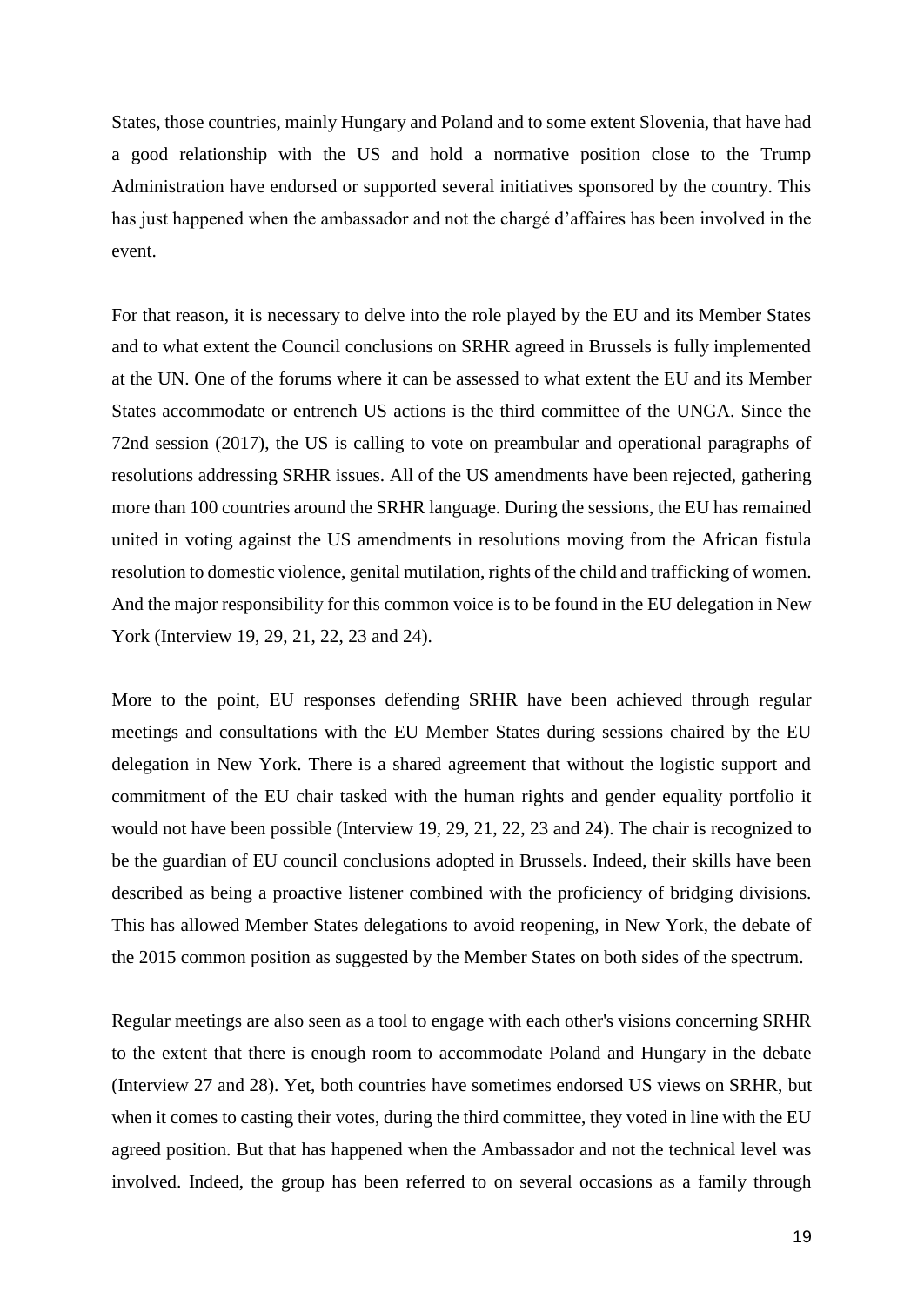holding formal and informal social encounters, which reduced the likelihood of normative clashes (Interview 19, 23, 24 and 27). For instance, the role of the Polish counsellor was very much appreciated as it continued to work along the lines of coordination and consensus-making despite the instructions coming from the capital to do otherwise (Interview 27). For these reasons, the EU can speak up and counteract polarizing actions concerning SRHR in New York. Yet, when it comes to the promotion of the norm, the EU usually splits. The practice of defending SRHR when we must and promoting SRHR when we can is becoming a wellincorporated practice as it happened during the 2020 High-Level Group on Global Health and Women's Rights or the one on Beijing +25. Yet, EU unity and common voice in Geneva and the Human Rights Council is more difficult to achieve. The main reason lies in the proximity of national capitals, which leads to a major presence of domestic politics (Interview 24, 25 and 26). As stated in the above line, the Human Rights Council is much more politicized than New York bodies.

In front of the international backsliding against women's rights, EU institutions have been working on launching initiatives such as the Spotlight Initiative aiming to limit the impact of the US actions through the Gag Rule against women's rights. In a similar vein, the Netherlands, Belgium and the Nordics (i.e. Denmark, Finland, Sweden, Norway and Iceland) have launched different initiatives such as She Decides aiming to counter the US Gag Rule or the Nexus Initiative (a formal alliance of like-minded states at the UN), working hand-in-hand with Civil Society Organizations such as IFPP or IWHC, to reach out to third countries to express their support to SRHR. In light of the 25th Beijing Conference anniversary, a common diagnosis was shared between states and CSOs, it was about time to end pouring resources just to defend the status quo by safeguarding the agreed language. The assessment is shared by the European Commission and the EU Member States such as France, Germany, Sweden, Spain, the Netherlands and Finland. A decision was taken to hold outside of the UNGA framework the Generation Equality Forum with the support of UN Women and two co-facilitators, France and Mexico. President Macron has described the format of the forum as following a coalition of the willing gathering progressive states and CSOs that took place in 2021 in Mexico and France. Although the forum was open to any interested member, it did not expect the participation of reluctant or opposing parties (Interview 19 and 23).

But the international politicization of SRHR was noticed within the EU for the first time, in December 2020. The US presented in October 2020 its normative revision of the norm. It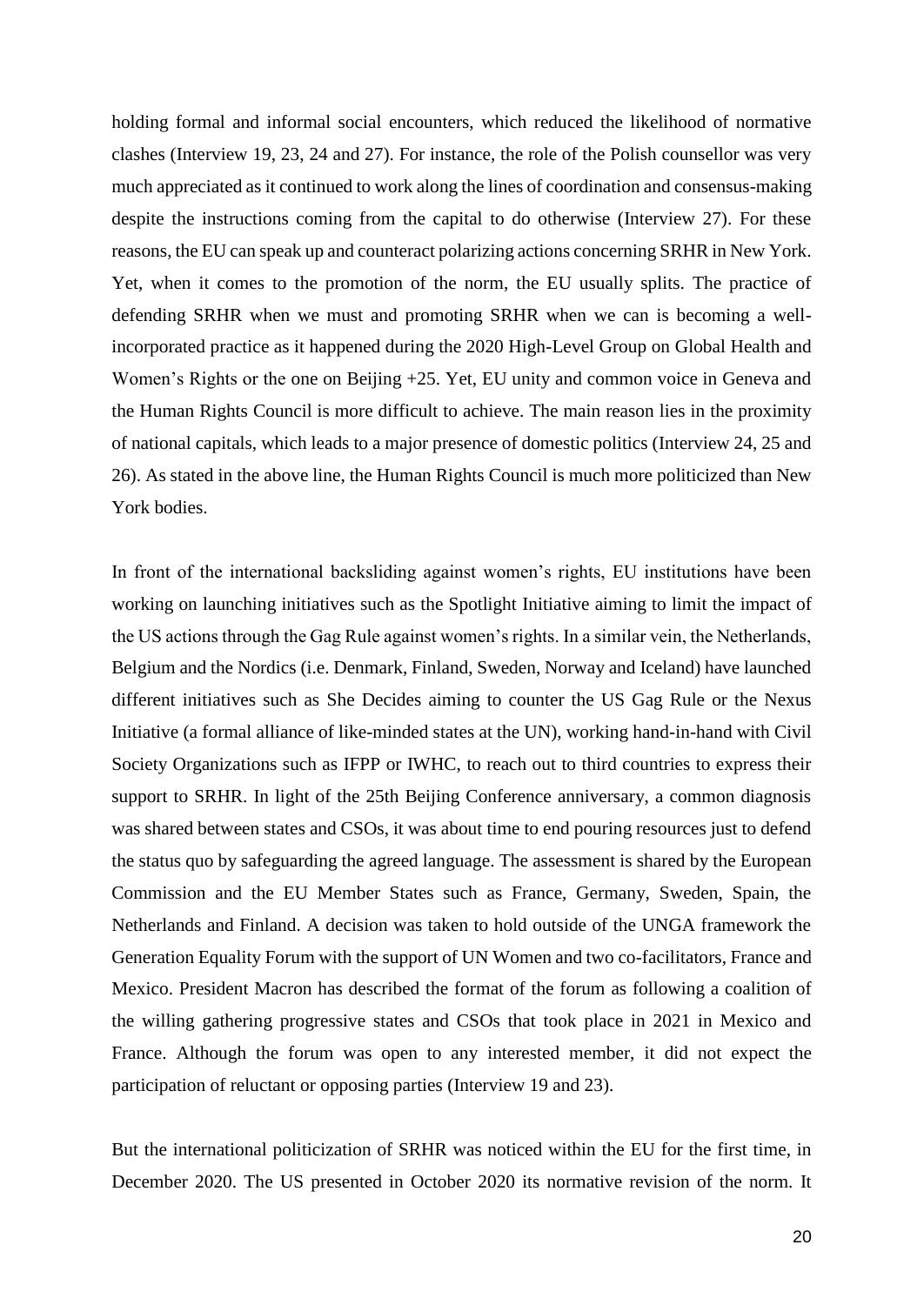advocated continuing upholding reproductive health as an international norm, while it called for the renationalization of the norm on reproductive rights. Hungary co-sponsored the document and Poland was a signatory. Such revisionism impacted the most important development policy linked to gender equality, the Gender Action Plan III that includes a specific chapter on SRHR. In the meeting held virtually due to the COVID-19 pandemic, Poland, and to a greater extent Hungary (which was on the phone with Budapest) blocked CODEV from adopting the Gender Action Plan III as Council conclusions and led Germany, at that time chair of the Working Party, to downgrade the final document by adopting the Gender Action Plan as Presidency Conclusions. This was a bold move as the German delegate was planning to raise the issue to the level of ambassadors but feared that at such level accommodating the views of the two opposing countries would have been needed. It also helped the fact that at the upper echelons the agenda was busy already with discussions on the recovery plan. In the end, adopting the GAP III as a Presidency Conclusions was seen as the only option found by Germany to safeguard the content of the Action Plan without accommodating the views of the two opposing countries. The EU was accepting the lack of internal coherence on gender equality and development, but it was doing so by using a financial argument. As noted by one interviewee, the opposition by Hungary and Poland to adopt the GAP III would not have an impact in the implementation phase as they have a small development budget (Interview 47). But it remains to be seen what the long-term impact would be as with the Istanbul Convention that addresses violence against women a considerable number of Member States are not willing to localize the norm.

#### **Conclusions**

This article has paid attention to two of the harshest strategies in the arena of validity contestation. These have been contestation as opposition and contestation as dissent. The main objective has been to shed light on the extent to which the EU's foreign policy system and its norms are robust. To this end, two case studies that have coincided in the same timeframe (2016-2021) have been addressed, namely the Global Compact on Migration and Sexual and Reproductive Health and Rights. In both cases, through the study of documents and interviews, contestation has been traced, reaching the conclusion that the foreign policy system and its norms have withstood contestation attacks in its harshest forms.

The Global Compact on Migration is the first international instrument to address migration in a comprehensive manner. Despite unwillingness of the EU and its member states to play a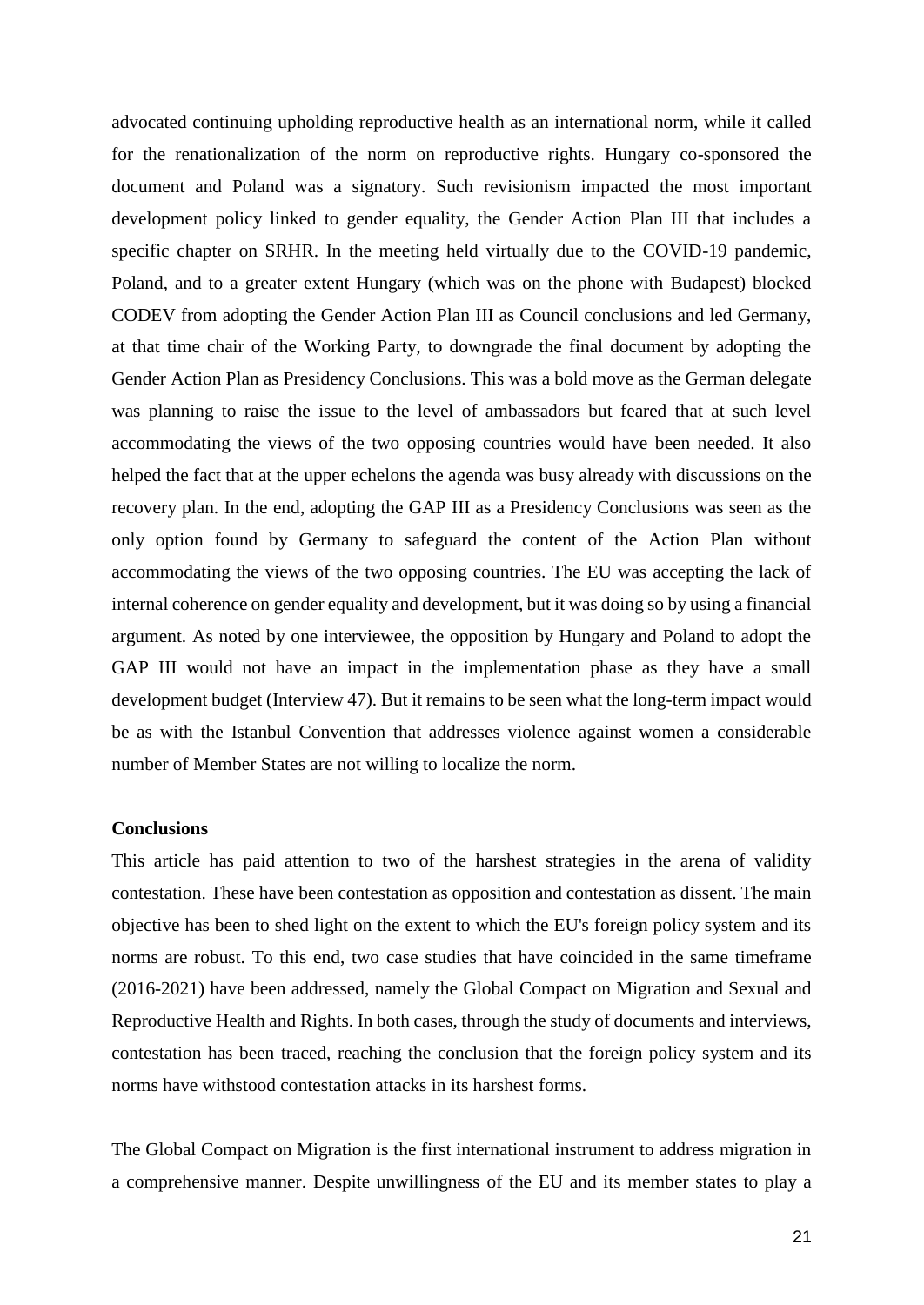major role, they ended up being an important actor throughout the negotiation process. As we have seen, the Global Compact has been the site of contestation as dissidence. In contestation as dissidence the actor in addition to rejecting the norms of the order "chooses unconventional forms of organization and articulation to exercise radical critique of rule" (Daase and Deiteholff 2019, p. 12-13). In effect, the actor rejects or deliberately violates the existing rules. And Hungary, at odds with its own actions such as the CONUN's approval of the general lines of negotiation, or the need to jointly negotiate an agreement as agreed in COEREPER, decided to block at all costs a vision of the Migration Compact that bore the EU's stamp. In the face of this dissent that violated any previously agreed standards, the EU and the other member states, decided to continue working as a bloc by symbolically expelling Hungary from the European normative community. However, in the second case of dissent exercised by Austria, the country that held the institutional power of the Council presidency and had been the spokesperson for the European voice during the negotiations, decided to desert the European ship. In this case, there was no institutional mechanism to restrain the actions of the member states, and it ended up fracturing the European bloc. Nowadays the member states allow the adoption of common positions on the existence of the Global Compact on Migration, but do not allow resolutions highlighting the goodness of the Compact. Overall, this case study shows that even when faced with the harshest form of contestation, the system is robust enough to resist weakening actions.

Moving on to the second case study, SRHR is a norm that has been part of EU foreign policy since the 1995 Beijing Conference. It is a norm introduced into the EU system through the institutionalisation of opposition to the norm. Contestation is defined as an opposition in which actors "accept the prevailing order as such and make use of institutionalised forms of political participation to express their dissent" (Daase and Deiteholff 2019, p.12). It is postulated that the actor cannot commit to changing the institutional norm and ends up contesting the application of the norm. And such opposition is based on a classic premise in the field of the EU and human rights, the EU can be seen as a progressive actor on the global stage as long as member states are assured that they have no need to localise such a norm, especially abortionrelated aspects. As seen throughout the article, opposition is an element that appears over time, most recently with the Maltese objection in 2017 in the European Consensus on Development and the Polish objection in 2018 in the new EU-ACP (post-Cotonou) agreements. None of these episodes of contestation as opposition has eroded SRHR; on the contrary, it has ended up reinforcing the norm within the EU foreign policy system. And in a fact of events similar to that of the Migration Compact, when SRHR have encountered dissenting actors, the foreign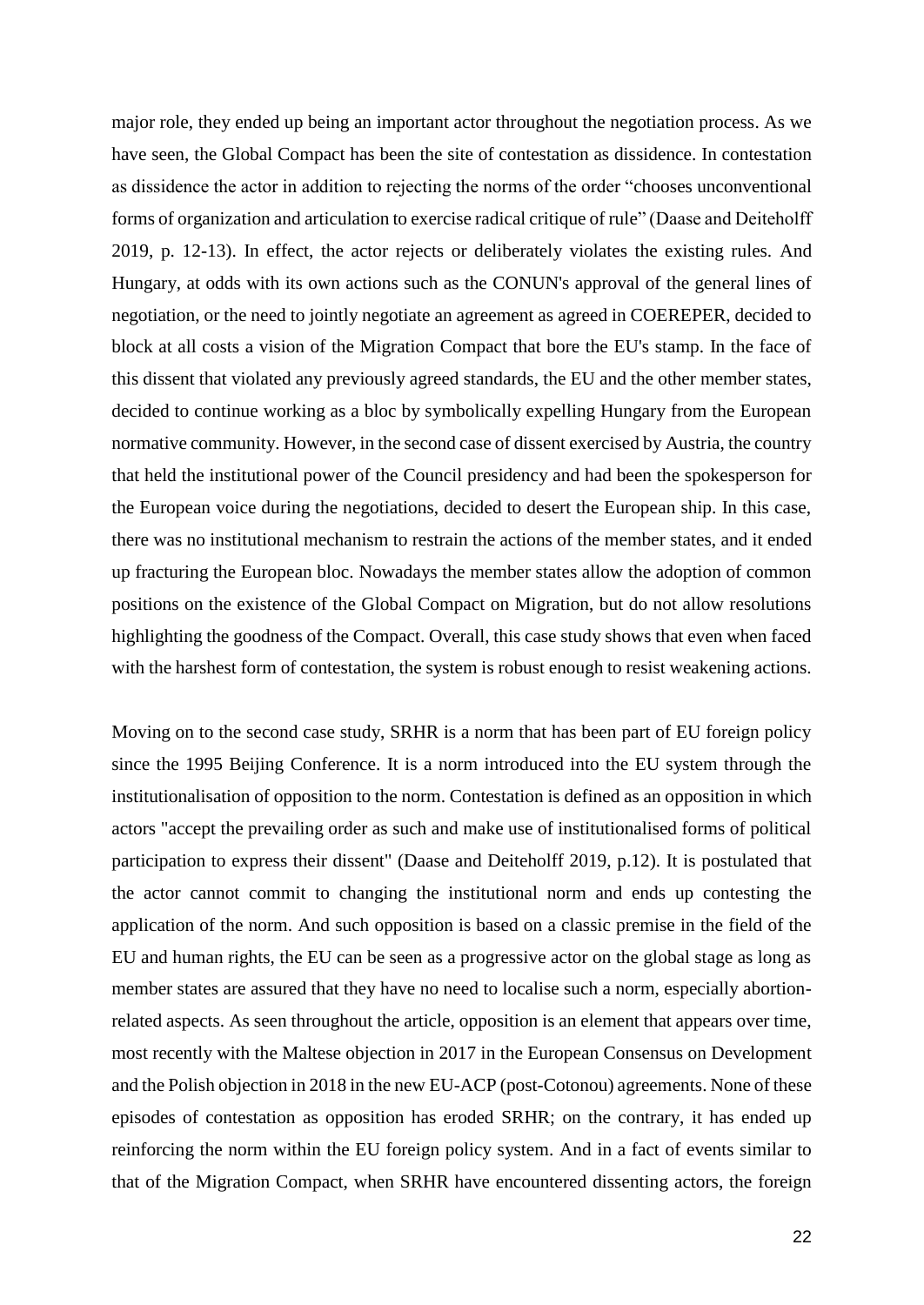policy system has symbolically expelled them. This was the case in December 2020 with the adoption of the Gender Action Plan III as Council Conclusions. And as with the global compact, it did not entail any erosion for the EU since it had mechanisms at its disposal to ensure its adoption.

## **List of interviews**

## *Migration*

| #              | <b>Position</b>              | <b>Date</b> |
|----------------|------------------------------|-------------|
| $\mathbf{1}$   | Member State representative  | 7/9/20      |
| $\overline{2}$ | EU official                  | 4/9/20      |
| 3              | Member State representative  | 14/9/20     |
| $\overline{4}$ | Member State representative  | 30/9/20     |
| 5              | EU official                  | 6/10/20     |
| 6              | EU official                  | 30/9/20     |
| $\overline{7}$ | EU official                  | 7/10/20     |
| 8              | EU official                  | 22/10/20    |
| 9              | Member State representative  | 19/10/20    |
| 10             | EU official                  | 16/10/20    |
| 11             | EU official                  | 8/10/20     |
| 12             | EU official                  | 12/11/20    |
| 13             | Member State representative  | 4/11/20     |
| 14             | EU official                  | 30/10/20    |
| 15             | Member State representative  | 13/11/20    |
| 16             | Civil Society representative | 6/11/20     |
| 17             | Member State representative  | 6/11/20     |
| 18             | Member State representative  | 8/12/20     |

## *SRHR*

| #  | <b>Position</b>             | Date     |
|----|-----------------------------|----------|
| 19 | Member State representative | 22/9/20  |
| 20 | Member State representative | 15/9/20  |
| 21 | Member State representative | 12/11/20 |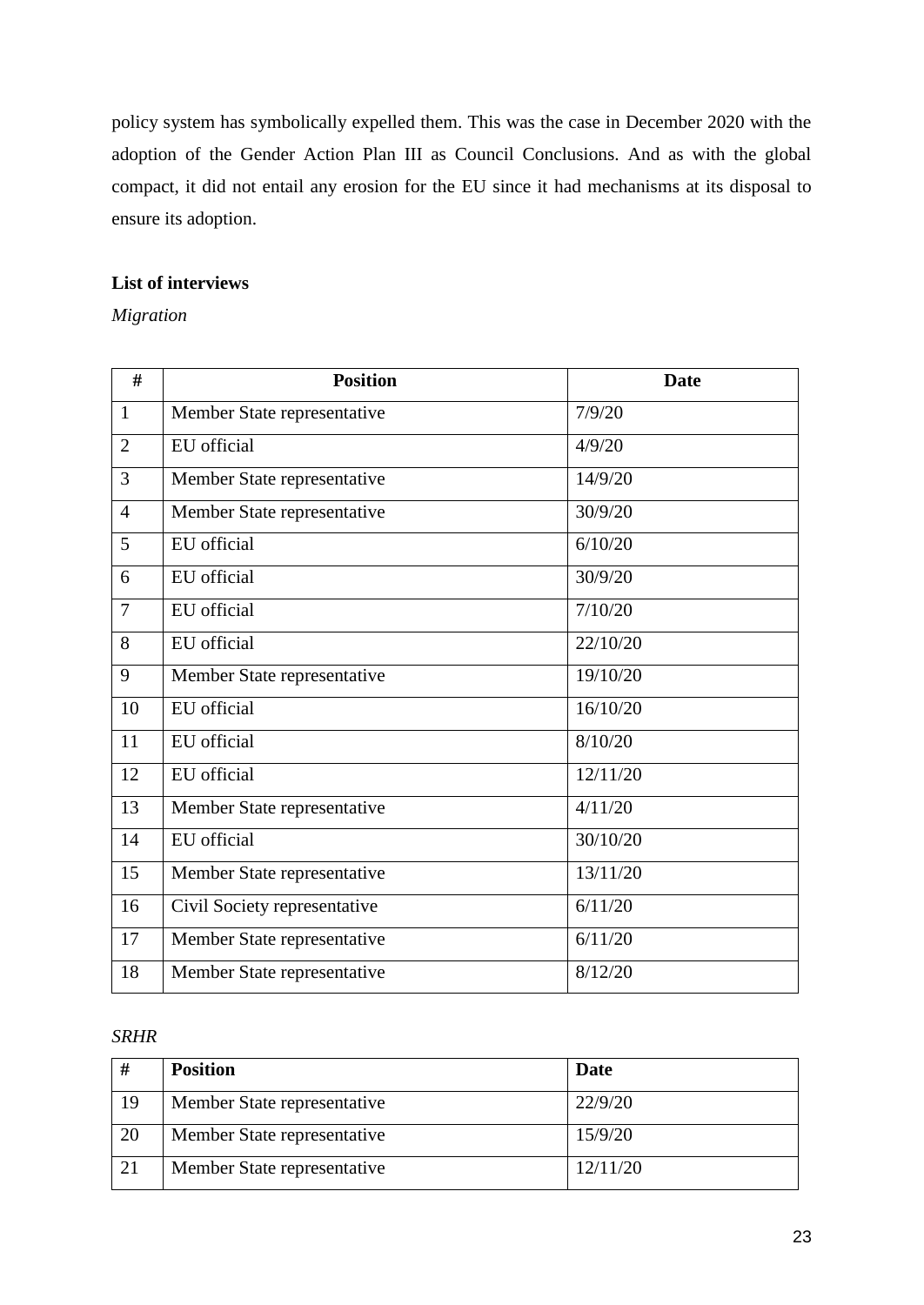| 22 | Member State representative  | 26/10/20 |
|----|------------------------------|----------|
| 23 | Member State representative  | 11/9/20  |
| 24 | Member State representative  | 2/10/20  |
| 25 | Member State representative  | 16/10/20 |
| 26 | Member State representative  | 23/10/20 |
| 27 | EU official                  | 18/9/20  |
| 28 | EU official                  | 2/10/20  |
| 29 | EU official                  | 10/11/20 |
| 30 | EU official                  | 10/11/20 |
| 31 | EU official                  | 10/11/20 |
| 32 | EU official                  | 10/11/20 |
| 33 | EU official                  | 2/10/20  |
| 34 | EU official                  | 2/10/20  |
| 35 | <b>CSO</b>                   | 23/9/20  |
| 36 | <b>CSO</b>                   | 19/10/20 |
| 37 | <b>CSO</b>                   | 19/10/20 |
| 38 | <b>CSO</b>                   | 22/10/20 |
| 39 | Member State representative  | 26/11/20 |
| 40 | Member State representative  | 8/10/20  |
| 41 | Member State representative  | 16/10/20 |
| 42 | Member State representative  | 23/11/20 |
| 43 | Member State representative  | 26/11/20 |
| 44 | Member State representative  | 22/9/20  |
| 45 | Member State representative  | 30/10/20 |
| 46 | Member State representative  | 15/10/20 |
| 47 | Member States representative | 7/05/21  |

# **References**

- Acharya, A. 2004. How ideas spread: Whose norms matter? Norm localization and institutional change in Asian regionalism. *International Organization*, *58*(2), 239–275.
- Adler-Nisse, R., & Zarakol, A. (2021). Struggles for Recognition: The Liberal International Order and the Merger of Its Discontents. *International Organization, 75*(2), 611-634.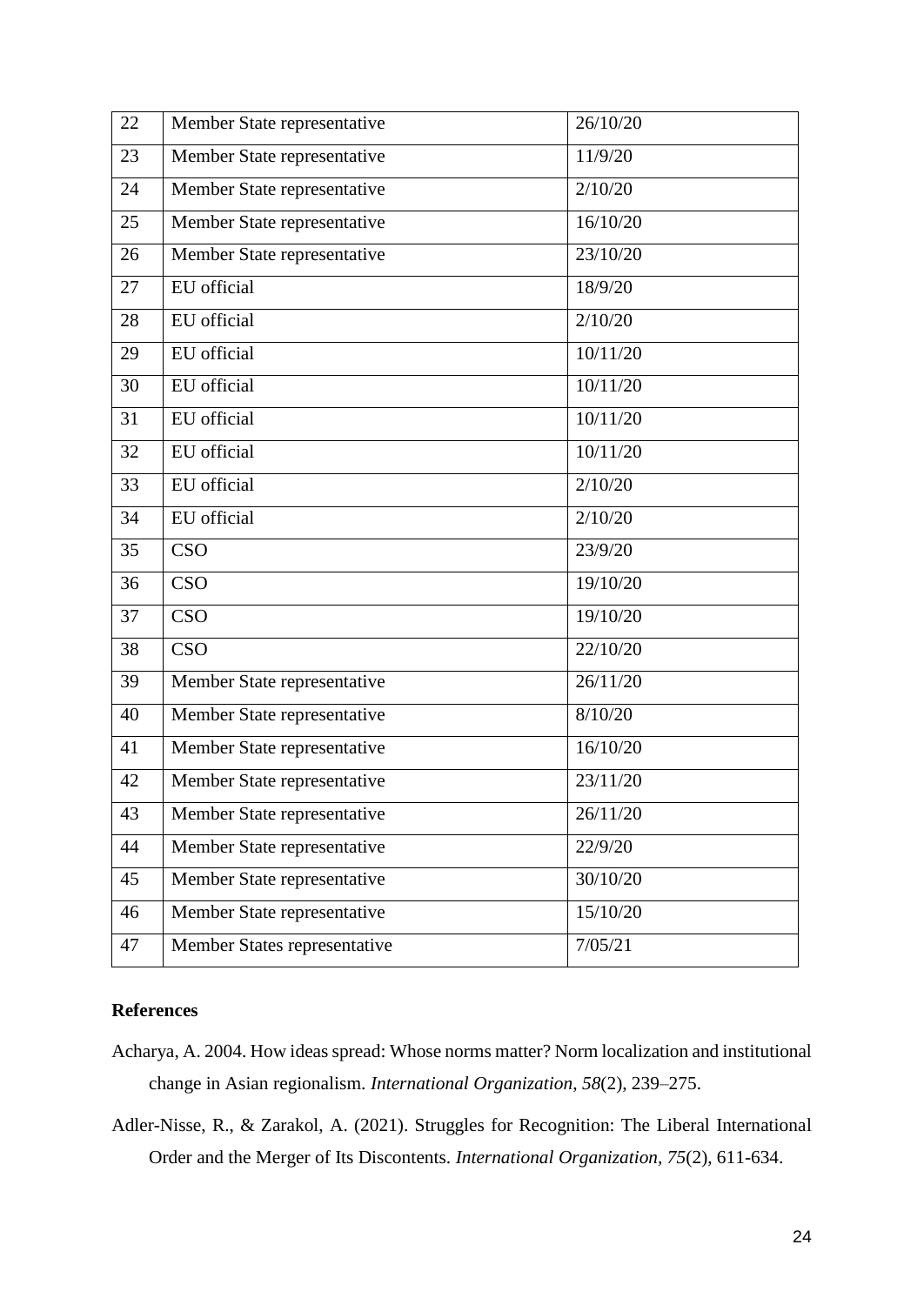- Bakardjieva Engelbrekt, A., Leijon, K., Michalski, A., & Oxelheim, L. (2020). *The European Union and the Return of the Nation State*. (A. Bakardjieva Engelbrekt, K. Leijon, A. Michalski, & L. Oxelheim, Eds.). Basingstoke: Palgrave Macmillan.
- Barbé, E., & Badell, D. (2020). The European Union and Lethal Autonomous Weapons Systems: United in Diversity? In Johansson-Nogués, E; Vlaskamp, MC; and Barbé. E (Ed.). In E. Johansson-Nogués, M. Vlaskamp, & E. Barbé (Eds.), *European Union contested: foreign policy in a new global context*. (pp. 133–152). Cham: Springer.
- Barbé, E., & Badell, D. (2021). Salud y Derechos Sexuales y Reproductivos: Entre la Salud Pública y los Derechos de la Mujer. In E. Barbé (Eds.), *Las normas internacionales ante la crisis del orden liberal*. Madrid: Tecnos.
- Biedenkopf, K., Costa, O., & Gora, M. 2021. Introduction: shades of contestation and politicisation of CFSP *European Security* 30(3), pp. 325-434.
- Börzel, T. A., & Zürn, M. (2021). Contestations of the Liberal International Order: From Liberal Multilateralism to Postnational Liberalism. *International Organization*, *75*(2), 282–305.
- Bulgaria. 2017. *Statement by the Republic of Bulgaria on Human Rights of All Migrants*. New York: United Nations.

Carbone, M. 2019. The Calm after the Storm: Plurilateral Challenges to the Post-2020 EU– ACP Partnership, *Journal of Common Market Studies* 57(1), pp. 141-151.

- Cerulus, L. 2018. The Man Who Broke Belgium's Government. 12 December. Retrieved 9 December 2019 from https://www.politico.eu/article/theo-franckenthe-man-who-brokebelgium-government/
- Costa, O. (2009). The unexpected EU leadership on landmines : the influence of the Ottawa Convention on the EU. *European Security*, *18*(3), 245–261.
- Costa, O. (2019). The politicization of EU external relations. *Journal of European Public Policy*, *26*(5), 790–812.
- Costa, O., Kissack, R., & Barbé, E. (2016). Accommodating or Entrenching? How the EU is Dealing with Changes in the Multilateral System. In E. Barbé, O. Costa, & R. Kissack (Eds.), *EU Policy Responses to a Shifting Multilateral System*. (pp. 1–21). London: Palgrave Macmillan.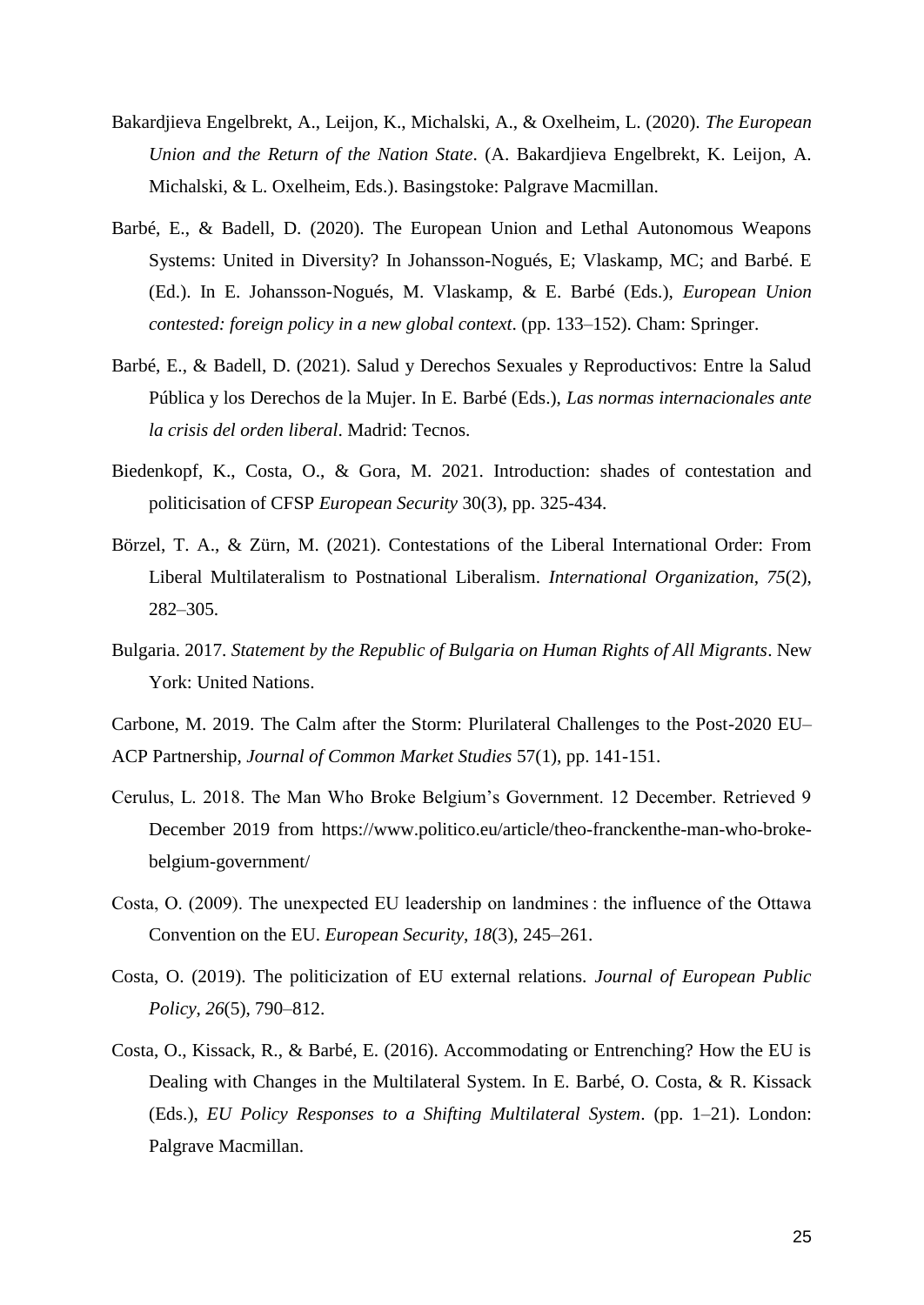- Council of the EU. 2018. *EU priorities at the United Nations and the 73rd United Nations General Assembly (September 2018–September 2019)*. Brussels: European Council.
- Daase, C., and Deitelhoff, N. (2019). Opposition and dissidence: Two modes of resistance against international rule. *Journal of International Political Theory, 15*(1), 11-30..
- Deitelhoff, N., & Zimmermann, L. (2018). Things We Lost in the Fire: How Different Types of Contestation Affect the Robustness of International Norms. *International Studies Review*, 1–26.
- Elgström, O. 2017. 'Norm Advocacy Networks: Nordic and Like-Minded Countries in EU Gender and Development Policy', *Cooperation and Conflict* 52(2), 2017, pp. 224–240.
- European Commission. 2018. *Remarks by Commissioner Dimitris Avramopoulos during the Opening Plenary of the Intergovernmental Conference on the Global Compact for Safe, Orderly and Regular Migration.* European Union: Marrakech.
- European Parliament. 2018a. *MEPs Strongly Welcome the Global Compact on Migration*. Brussels.
- European Parliament. 2018b. *Progress on the UN Global Compacts for Safe, Orderly and Regular Migration and on Refugees*. Brussels.
- European Union. 2017a. *Fifth Informal Thematic Session*. Vienna: European Union.
- European Union. 2017b. *First Informal Thematic Session*. New York: European Union.
- European Union. 2017c. *Fourth Informal Thematic Session*. New York: European Union.
- European Union. 2017d. *The New European Consensus on Development: Our World, Our Dignity, Our Future'*. Brussels: European Union.
- Fine, S. 2019. *All at Sea: Europe's Crisis of Solidarity on Migration*. Brussels: European Council on Foreign Relations.
- Guiraudon, Virginie. 2000. 'European Integration and Migration Policy: Vertical Policy‐ making as Venue Shopping'. *Journal of Common Market Studies* 38 (2): 21
- Hoffmann, M. J. (2010). Norms and Social Constructivism in International Relations. In *Oxford Research Encyclopedia of International Studies* (pp. 1–24).
- Hopkins, V. 2019. 'Orban Calls for an Anti-Immigrant Takeover of EU Institutions'. Retrieved 11 February 2020 from https://www.ft.com/content/046bde3a-14dc-11e9-a581-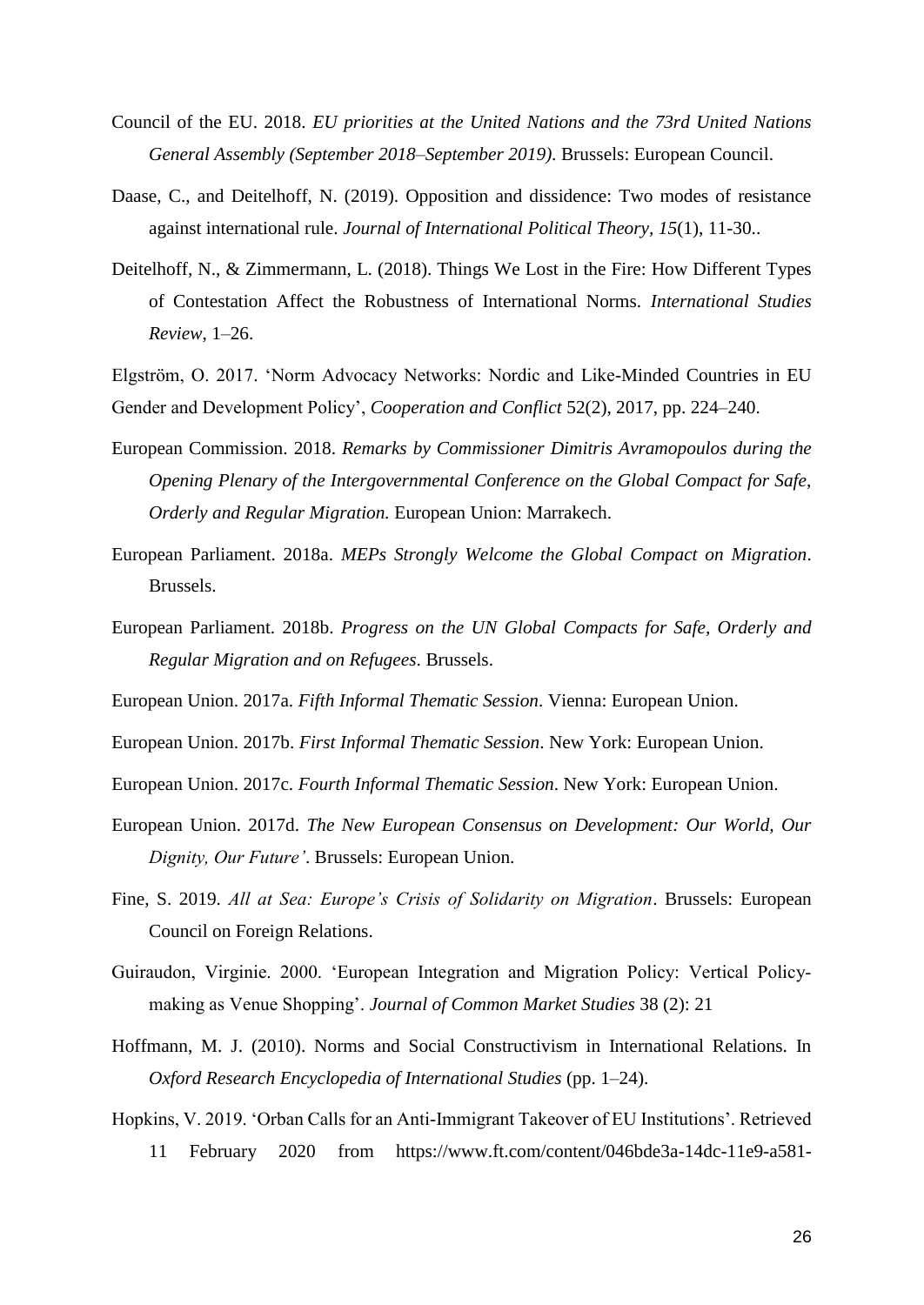Hungary. 2018. *Security First*. New York: Government of Hungary.

- Johansson-Nogués, E., Vlaskamp, M., & Barbé, E. (2020). EU Foreign Policy and Norm Contestation in an ErodingWestern and Intra-EU Liberal Order. In E. Johansson-Nogués, M. Vlaskamp, & E. Barbé (Eds.), *European Union contested: foreign policy in a new global context* (pp. 1–16). Cham: Springer.
- Jørgensen, K. E., & Laatikainen, K. V. (2013). Introduction. In K. E. Jørgensen & K. V. Laatikainen (Eds.), *Routledge Handbook on the European Union and International Institutions: Performance, policy, power* (pp. 1–10). London: Routledge.
- Kaunert, Christian, and Sarah Léonard. 2012. 'The Development of the EU Asylum Policy: Venue-Shopping in Perspective'. *Journal of European Public Policy* 19 (9): 1396– 1413.
- Lake, D.A., Martin, L. L., & Risse, T. (2021). Challenges to the Liberal Order: Reflections on International Organization, *International Organization*, *75*(2), pp. 225-257.
- Lynch. C. 2017. Trump Boycotts U.N. Migration Talks. *Foreign Policy*. Available at <https://foreignpolicy.com/2017/12/02/trump-boycotts-u-n-migration-talks/> (Last accessed 1/10/2021)
- Macrae, H. 2010. The EU as a Gender Equal Polity: Myths and Realities. *Journal of Common Market Studies* 48(1), pp. 155-174
- Martín Díaz, E., and Aris Escarcena, J.P. 2019. 'The European Union and the Background of the Global Compacts'. *International Migration 57*(6): 273–285.
- Murphy, F. 2018. 'Austria to Shun Global Migration Pact, Fearing Creep in Human Rights'. *Reuters*. 31 October. Available at [https://www.reuters.com/article/us-un-migrants](https://www.reuters.com/article/us-un-migrants-austria-idUSKCN1N50JZ)[austria-idUSKCN1N50JZ](https://www.reuters.com/article/us-un-migrants-austria-idUSKCN1N50JZ) (Last accessed 1/10/2021)
- PAP. 2018. 'Poland Will Not Support UN Pact on Migration'. 25 November. Retrieved 13 November 2020 from https://www.pap.pl/en/news/news%2C360992%2Cpoland-willnot-support-un-pact-migration.html.
- Petri, F., Thevenin, E., & Liedlbauer, L. 2020. Contestation of European Union foreign policy: causes, modes and effects, *Global Affairs* 6(4-5), pp. 323-328.
- Reuters. 2018. 'Bulgaria becomes latest EU state to shun U.N. migration pact'. 12 November.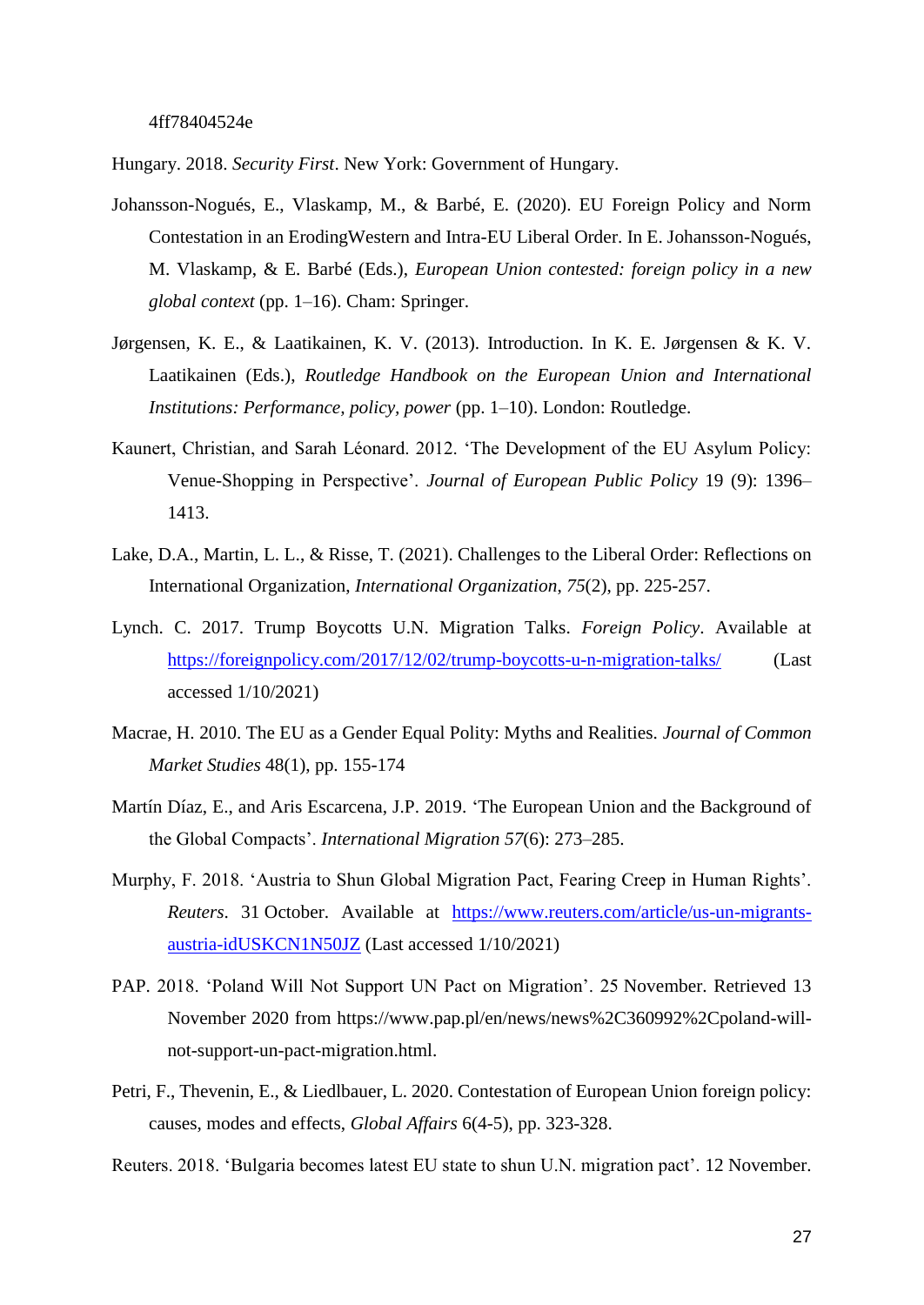Available at [https://www.reuters.com/article/uk-un-migrants-bulgaria](https://www.reuters.com/article/uk-un-migrants-bulgaria-idUKKCN1NH1D5)[idUKKCN1NH1D5](https://www.reuters.com/article/uk-un-migrants-bulgaria-idUKKCN1NH1D5) (Last accessed 1/10/2021)

- Rivera, A. (2020). Populist challenges to EU foreign policy in the Southern Neighbourhood : an informal and illiberal Europeanisation ? *Journal of European Public Policy*, *27*(8), 1195–1214. https://doi.org/10.1080/13501763.2020.1712459
- Sandholtz, W., and Stile, K.W. (2009). *International norms and cycles of change.* Oxford: Oxford University Press.
- Scipioni, M. 2018. 'Failing Forward in EU Migration Policy? EU Integration After the 2015 Asylum and Migration Crisis'. *Journal of European Public Policy* 25(9): 1 357–1 375.
- Scott, S. V., & Bloomfield, A. (2017). Norm entrepreneurs and antipreneurs: chalk and cheese, or two faces of the same coin? In A. Bloomfield & S. V. Scott (Eds.), *Norm antipreneurs and the politics of resistance to global normative change* (pp. 231–250). Abingdon: Routledge.
- Squire, V. 2019. 'A Milestone Missed: The Global Compact on Migration and the Limits of Solidarity'. *Global Affairs* 5(2): 155–162.
- Stephen, M. D., & Zürn, M. (2019). *Contested World Orders: Rising Powers, Non-Governmental Organizations, and the Politics of Authority Beyond the Nation-State*. (M. D. Stephen & M. Zürn, Eds.). Oxford: Oxford University Press.
- Stimmer, A., & Wisken, L. (2019). The dynamics of dissent: When actions are louder than words. *International Affairs*, *95*(3), 515–533
- United Nations. 2017. *Modalities for the Intergovernmental Conferences to Adopt the Global Compact for Safe, Orderly and Regular Migration Statement of financial implications (A/72/676)*. New York: UN General Assembly.
- United States. 2017. *United States Ends Participation in Global Compact on Migration*. New York: United States Mission to the United Nations.
- United States. 2018. *National Statement of the United States of America on the Adoption of the Global Compact for Safe, Orderly, and Regular Migration*. New York: United States Mission to the United Nations.